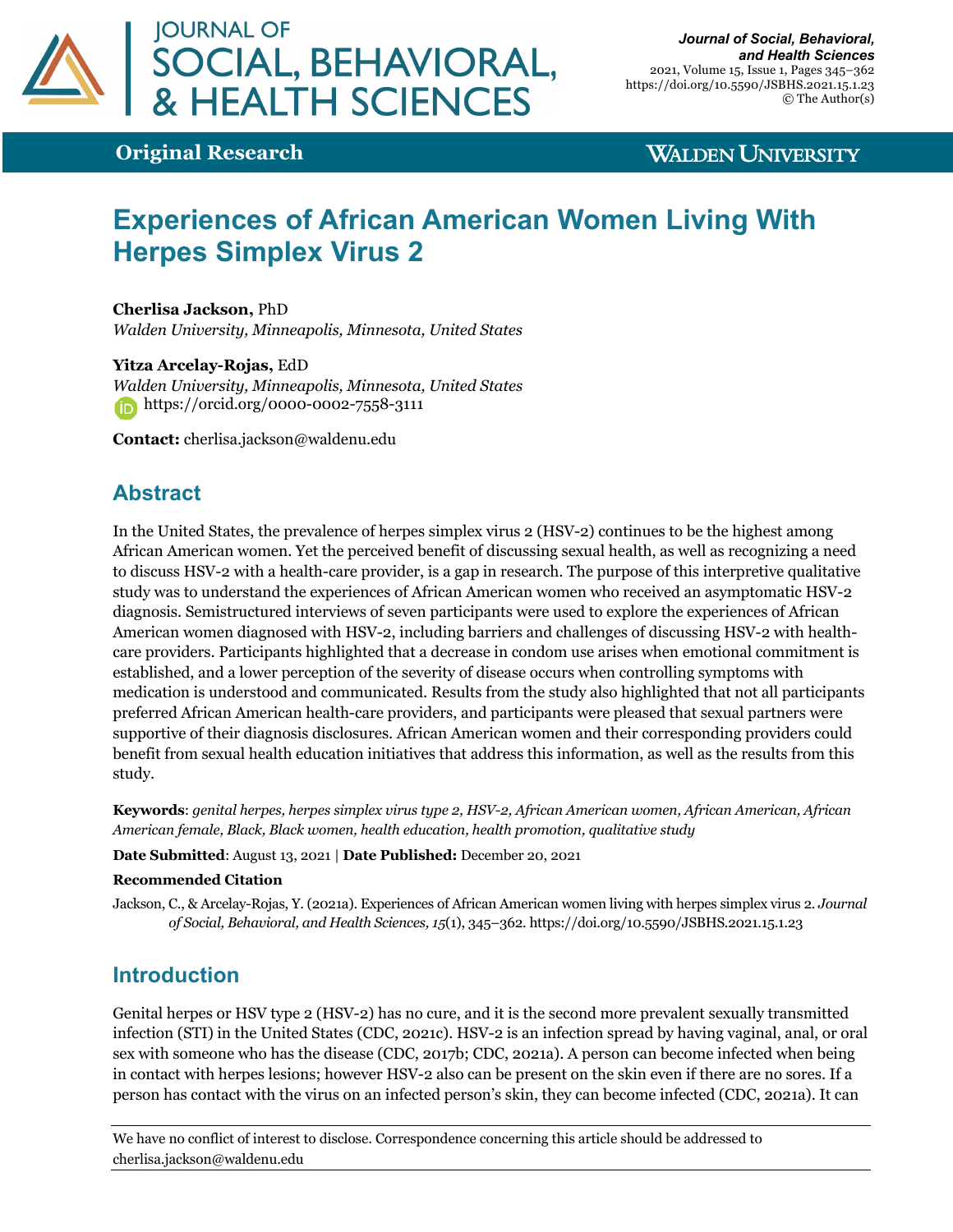be transmitted through contact with saliva, genital secretions, contact with skin in the oral area, or contact with skin in the genital area if the partner has the infection (CDC, 2021a). Pregnant women are tested for HSV-2 because they can spread the infection to their babies, and it could be life-threatening to their newborn (CDC, 2017a; CDC 2021a). Genital herpes also increases the risk of getting HIV when exposed to it (CDC, 2017a; CDC 2021a).

African Americans are more likely to be infected by STIs, including HSV-2, than other demographics (CDC, 2017b, 2020, 2021b; Institute for Quality and Efficiency in Health Care, 2018). The latest statistical report on HSV-2 in the United States by the National Center for Health Statistics reveals that the overall prevalence for African Americans is the highest in the nation (CDC, 2021a; McQuillan et al., 2018). These statistics revealed that HSV-2 prevalence was highest among non-Hispanic Black persons (34.6%), followed by Mexican American (9.4%), non-Hispanic White (8.1%), and was lowest among non-Hispanic Asian persons (3.8%). The report also showed that among all ethnic groups, the prevalence was higher among female individuals (15.9%) than male individuals (8.2%) (CDC, 2021a; McQuillan et al., 2018). Women are more susceptible to infection during penile–vaginal sex because their mucous membranes are possibly more sensitive (CDC, 2021a; Institute for Quality and Efficiency in Health Care, 2018). Furthermore, the CDC (2017b) reported a nearly 50% HSV-2 seroprevalence among African American women—the most affected group with the highest HSV-2 prevalence in the nation. According to the CDC (2016), biological factors might increase women's susceptibility to STIs, and "racial disparities in HSV-2 infection are likely perpetuated because of the higher prevalence of infection within African American communities, placing African Americans at greater risk of being exposed to herpes with any given sexual encounter" (CDC, 2016, p.2).

The National Center for HIV, Viral Hepatitis, STD, and TB Prevention *AtlasPlus* database from the Centers for Disease Control and Prevention (2019) ranks Georgia among the first five states with more African American women's STI cases. Within the State of Georgia, the total number of STI cases reported in 2019 was 94,978, of which African Americans made up 60% (56,700) of the cases (Georgia Department of Public Health, 2021). This is an increase in STI cases in African Americans from 51% in 2018 to 60% in 2019 (Georgia Department of Public Health, 2021). The same statistics revealed that African American women represented 29,807 (53%) cases. The most recent available data outlined that the total number of STI cases reported during the time span of 1998–2019 has yielded over 1,433,033 cases and over 747,374 (52%) were reported for African Americans (Georgia Department of Public Health, 2021). Further, African American women represented 436,896 (59%) of the total cases among African Americans (Georgia Department of Public Health, 2021). These rates for Georgia support the prevalence and increase in STI infections among female African Americans (CDC, 2019; CDC, 2020; Georgia Department of Health, 2019; Henderson, 2015), which is why we focused on this state in this study.

African Americans often perceive that there are minimal treatments and cures for diseases, mistrust the health-care field, lack necessary knowledge for adequate decisions pertaining to health, and might not understand the level of risk that necessitates health screenings and interventions (CDC, 2021b; Hoffman et al., 2016; Pellowski et al., 2017; Wells & Gowda, 2020). When individuals believe an illness can be harmful enough to place them at risk, their likelihood of taking action to prevent it is high (Boslaugh, 2019), especially if the individual believes in the success and benefits of prevention (Green et al., 2020). The CDC (2021a) advises that patients have open conversations with their health-care providers about their sexual history; however, those discussions are often avoided due to a historical mistrust of health-care providers (Bronson & Nuriddin, 2014; Hoffman et al., 2016; Pellowski et al., 2017; Wells & Gowda, 2020) and a discomfort initiating conversations with health-care providers (Fray & Caldwell, 2017; Hagiwara et al., 2017; Shen et al., 2018). Female patients may also value emotional safety over disease prevention, thus avoiding HSV-2 discussions that could increase awareness (Bobrow, 2016). Other potential influential factors that could hinder prevention of STIs include lack of protective behaviors to preserve sexual relationships, lack of condom use when women want to establish trust in relationships, and African American culture influences regarding casual sex without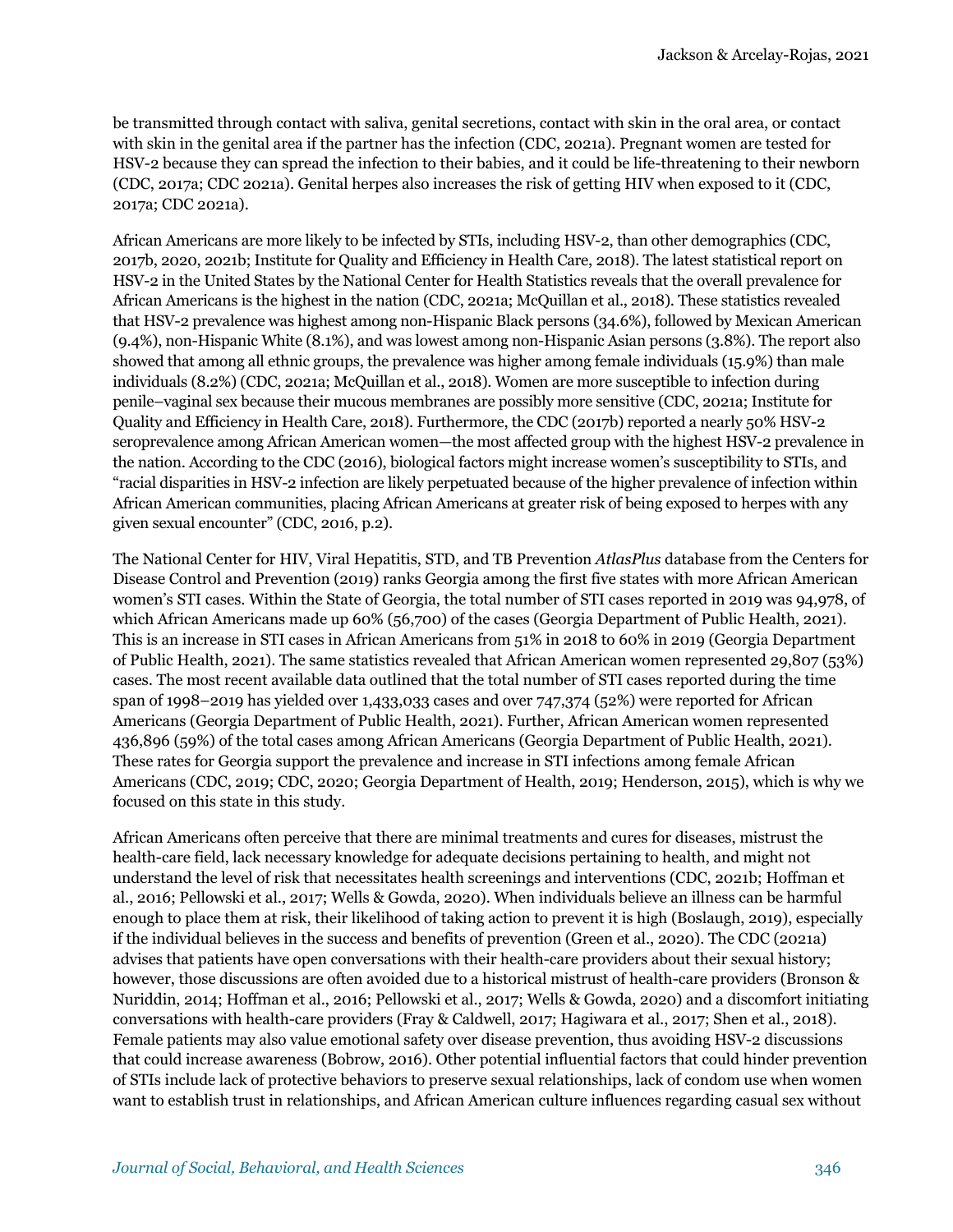condoms (Andrasik et al., 2014; Bowleg et al., 2021; Broaddus et al., 2016; Caldwell & Mathews, 2015; Crooks, King & Tluczek, 2020; Crooks, Wise & Frazier, 2020; Konkle-Parker et al., 2018; Wilson et al., 2014).

Although research has identified a significant disparity regarding the seroprevalence of HSV-2 among African American women (CDC 2017b; CDC 2020; CDC, 2021a; Crooks, King & Tluczek, 2020; Crooks, Wise & Frazier, 2020; Operario et al., 2015), most studies have focused on HSV-2 comorbidity with gonorrhea, chlamydia, and HIV (McQuillan et al., 2018; Operario et al., 2015), with limited focus on HSV-2 lived experiences (Hendry, 2017; N'Diaye, 2014). Researchers have also highlighted that African Americans are likely to receive an HSV-2 diagnosis by a certain age and have comorbidity with other STIs (Kelly et al., 2016; Patel et al., 2016). There is a need to understand African Americans' knowledge and perceptions regarding protective behaviors for STI prevention and effective decision-making (CDC, 2021b; Crooks, King & Tluczek, 2020; Crooks, Wise & Frazier, 2020). Therefore, exploring their lived experiences could offer insights into the context of their HSV-2 risk (Crooks, King & Tluczek, 2020; Crooks, Wise & Frazier, 2020; Hoffman et al., 2016). Few researchers have focused on the perceived benefit of discussing sexual health with sexual partners or the need to discuss HSV-2 with a health-care provider (Fray & Caldwell, 2017; Royer et al., 2013). To fill this gap, we explored the overall perspectives African American women have about HSV-2, their personal understanding of STIs, experiences of an asymptomatic diagnosis of HSV-2, their perceptions of susceptibility to complications and comorbid infections directly associated with a diagnosis of HSV-2, and barriers they experienced regarding discussing HSV-2 with health-care providers.

## **Methods**

#### **Participants**

We collected data within a geographical range, which was narrowed to only include the county in Georgia that had the highest number of STI cases. The Online Analytical Statistical Information System (OASIS), a database from the Georgia Department of Public Health (2021), was used to determine STI incidence in each county. We purposively selected Fulton County because it is the area of Georgia that reported more STI cases (16,175) for all races and the highest percentage of cases (18%) in African American persons in 2019 (Georgia Department of Public Health, 2021). For this interpretive qualitative study, we selected a purposive sample of women previously tested for HSV-2 with an asymptomatic diagnosis. The inclusion criteria were being African American; biological sex as a female; ages 18–59; living in, or diagnosed in, Fulton County, GA; and having received the results of the HSV-2 test.

We recruited the participants through local community-based organizations to which we provided a flyer to distribute. Data were collected through individual face-to-face virtual interviews with those who agreed to participate in this study. We obtained demographics regarding age, annual income, ethnicity, and employment status. Recruitment efforts were concluded after we interviewed seven participants.

To achieve adequate sampling based on the quality of the data, we used the concept of information power to guide our sampling. As defined by Malterud and colleagues (2016), information power states that "the more information the sample holds, relevant for the actual study, the lower amount of participants is needed" (p. 1). Information power is incorporated to achieve adequate sampling and quality in the data for studies that are interpretive in nature. The use of information power works best if the aim of the study is narrow with sample specificity and when the interview dialogue is robust yielding substantial narratives (Malterud et al., 2016). In this study, we incorporated sample specificity using specific participant selection criteria, and the interviewer provided participants the opportunity to promote an honest discussion of their experiences to allow for follow-up questions. Throughout the interviews, we implemented reflective listening to clarify researcher comprehension. At the end of all interviews, we performed an interpersonal process recall by reviewing the transcribed responses with the participants to illuminate any discrepancies with researcher interpretation.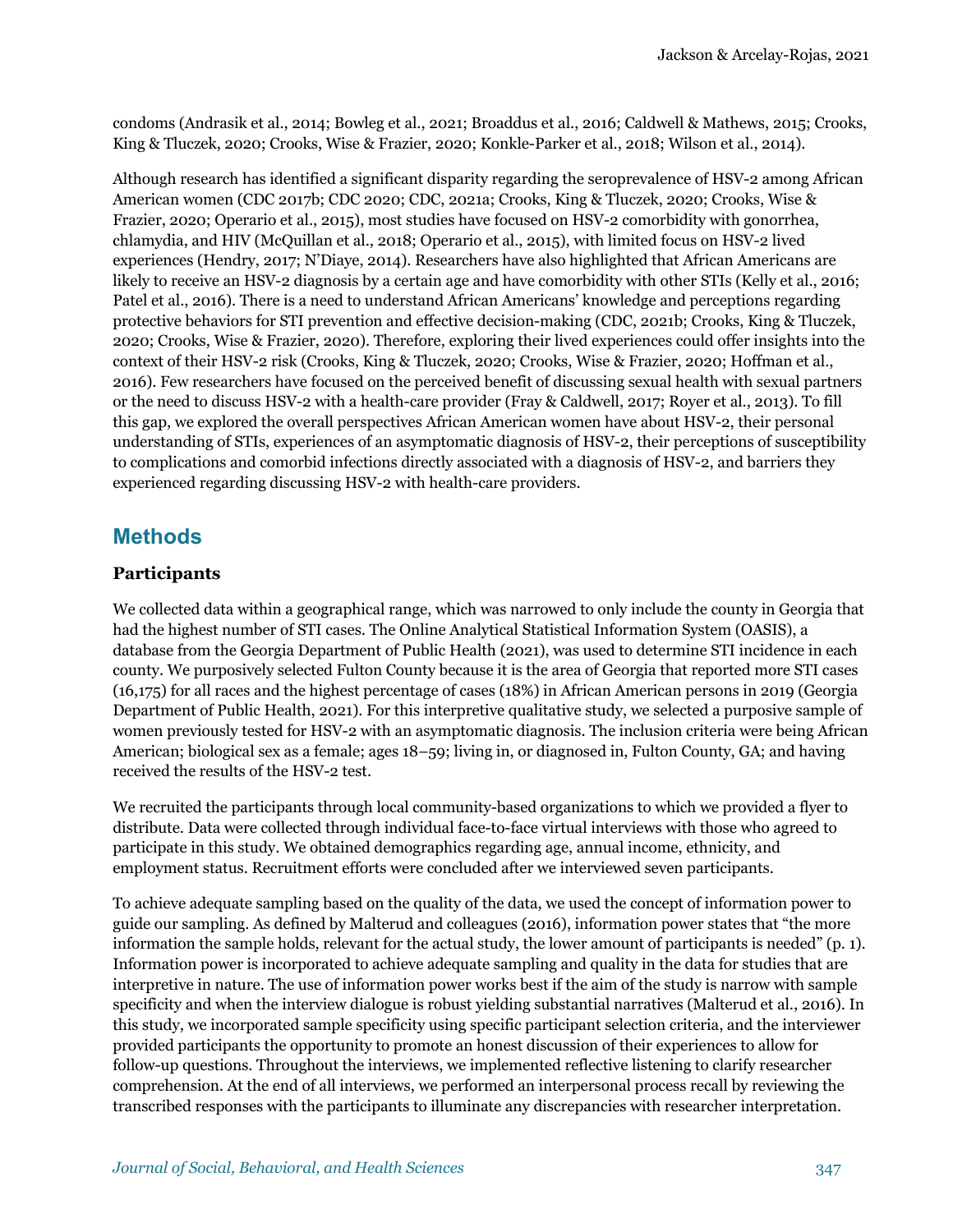#### **Procedures**

We emailed a recruitment flyer with the IRB approval number of 02-13-20-0387264 to lead community outreach liaisons for Atlanta-Metro community-based organizations. Potential participants had the opportunity to ask any questions they had about the study prior to being interviewed, and appointments for interviews were set up only after participants had reviewed the informed consent and indicated their willingness to be part of the study. We used the interview guide (see Appendix A for a list of interview questions) to align and maintain the focus on the research questions. We conducted the semistructured interviews virtually through a telehealth platform for video conferencing called Doxy.me. This platform requires the researcher to sign in and provide a unique link sent to each participant prior to the interview. Upon clicking the link, the participant is placed into a virtual waiting room only visible to the researcher. The duration of the interviews ranged from 45 to 60 minutes. We reviewed the content of all interviews multiple times to guarantee accuracy. Interviews were transcribed into separate Google Docs, a Google version of Microsoft Word, and we manually coded all interviews into Google Sheets, a Google version of Microsoft Excel.

#### **Analysis**

We used open codes, categories, and thematic analysis to scrutinize the interview transcripts. To see the layers of authenticity about the ideas expressed and ground the findings, the data analysis for this study was iterative and recursive. A journal was kept for field notes and all audio software. We reviewed transcripts and began coding at a low level, paying close attention to themes with no patterns. Using Google Sheets with the research questions in mind, we generated codes. We completed the coding in two documented cycles. After identifying common themes, codes were categorized into five main emergent themes. Table 1 presents an alignment of the research questions with the emergent themes.

| <b>Research questions</b>                                                                                                                                                                                       | Emergent themes                                                           |
|-----------------------------------------------------------------------------------------------------------------------------------------------------------------------------------------------------------------|---------------------------------------------------------------------------|
| RQ1: What is the experience of herpes simplex virus 2 (HSV-2) for<br>African American females, ages 18–59, living in, or diagnosed in,<br>Fulton County, GA, who were asymptomatic prior to being<br>diagnosed? | Health risk perceptions<br>Prevention methods                             |
|                                                                                                                                                                                                                 | Feelings related to stigma and<br>acceptance                              |
| <i>RQ2</i> : What barriers and challenges do African American females,<br>ages 18–59, living in, or diagnosed in, Fulton County, GA experience<br>during conversations with health-care providers about HSV-2?  | Frustrations with testing<br>Fear of judgment by health-care<br>providers |

**Table 1.** *Emergent Themes Aligned With Research Questions*

## **Results**

All participants identified as biologically born a female with no racial or ethnic identifiers other than African American. Most (four of seven participants) were between the ages of 33–51, and most (five participants) completed a master's degree. All participants were employed. Five participants (71%) reported an annual income of \$50,000–\$64,999. An equal number of participants reported dating (three participants, 43%) and being single. Table 2 displays sociodemographic data of all participants.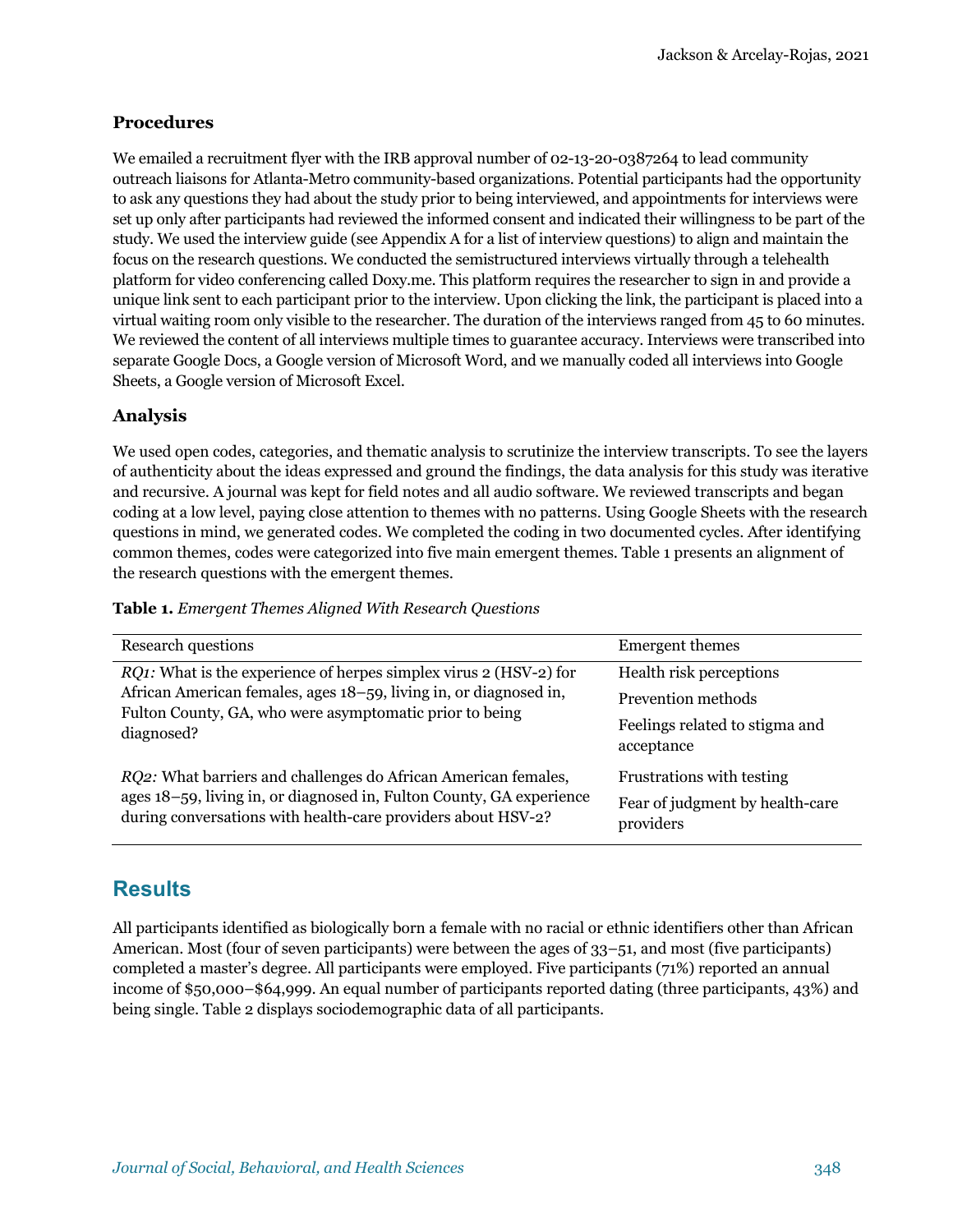| Participant    | Age | Level of School | <b>Marital Status</b> |  |
|----------------|-----|-----------------|-----------------------|--|
| P <sub>1</sub> | 34  | Master's degree | Single                |  |
| P <sub>2</sub> | 51  | Master's degree | Divorced              |  |
| P <sub>3</sub> | 44  | Master's degree | Single                |  |
| P <sub>4</sub> | 33  | Master's degree | Single                |  |
| P <sub>5</sub> | 43  | Master's degree | Dating                |  |
| P <sub>6</sub> | 45  | Some college    | Dating                |  |
| P7             | 41  | Doctoral degree | Dating                |  |

**Table 2.** *Description of Participants' Demographics*

The findings are organized into five main themes. These themes emerged from the coding and grouping of codes into categories. The first three themes correspond to the first research question related to exploring the experiences during and after being diagnosed: (a) health risk perceptions, (b) prevention methods, and (c) feelings related to stigma and acceptance. The themes (a) frustrations with testing and (b) fear of judgment by health-care providers correspond to the second research question related to challenges and barriers.

#### **Theme 1: Health Risk Perceptions**

The participants shared their perception of health risks and evaluated the diagnosis of previous STIs. Except for P4, all participants reported never considering the existence of HSV-2 prior to diagnosis. P4 responded that she knew she had a higher chance because of the commonality on her college campus and her previous STI history. P6 stated that it can happen "when you're not fully educated on what your partner has." P2, P3, and P5 reported that they were in monogamous relationships at the time of diagnosis and experienced infidelity. When asked if a previous STI determines receiving another, P2 responded, "Just because you encounter one thing does not mean you will encounter something else." P3 also spoke against inevitability and advocated, "I hope it would help someone think twice about sexual health."

Regarding perceptions of symptoms and complications, P1 called the diagnosis "the quiet one," with similar emphasis by P3, P5, P6, and P7 advising of its asymptomatic nature and dormancy. P4, P6, and P7 described the modalities for transmission as oral, vaginal, and anal sex, with P2 and P3 reporting that during pregnancy, "You can pass it to your baby." When directly asked about the signs and symptoms of HSV-2, all participants reported outbreaks and itching. P3 indicated "low-grade fever and back pain" coupled with instances reported by P7 of "pain in the lower back," alongside "pain while urinating, pain in the legs," and typically warning signs of the impending onset. Regarding possible sexual health complications, P2, P4, P6, and P7 stated that they were not aware of any complications. The likelihood of additional STIs in the future was mentioned by P4, and the possibility to pass it through childbirth was advised by P3 and P5. Risk reduction was discussed by P1 and P2, who reported abstinence during outbreaks, and P2 additionally mentioned the facilitation of medication as treatment.

Participants' perceptions of testing were also observed. P7 advised that annual testing is important "the younger you are and the more partners you have." P4 reported, "The body goes through changes as we get older. In a year, you may have only had a few partners, but if those partners have partners, the risks go up." P2 relayed that if she was not pregnant at the time, she would not have known her diagnosis. P1 emphasized that annual testing applies to those who are less sexually active, but everyone else should test every 3 to 6 months. P6 stated that annual HSV-2 testing is not necessary but did mention, alongside all other participants, the importance of testing for other STIs annually. P7 detailed, "I get tested when I go to my doctor, I have them run everything. We need to follow up with the PCP [primary care provider]." P3 also mentioned, "Annually,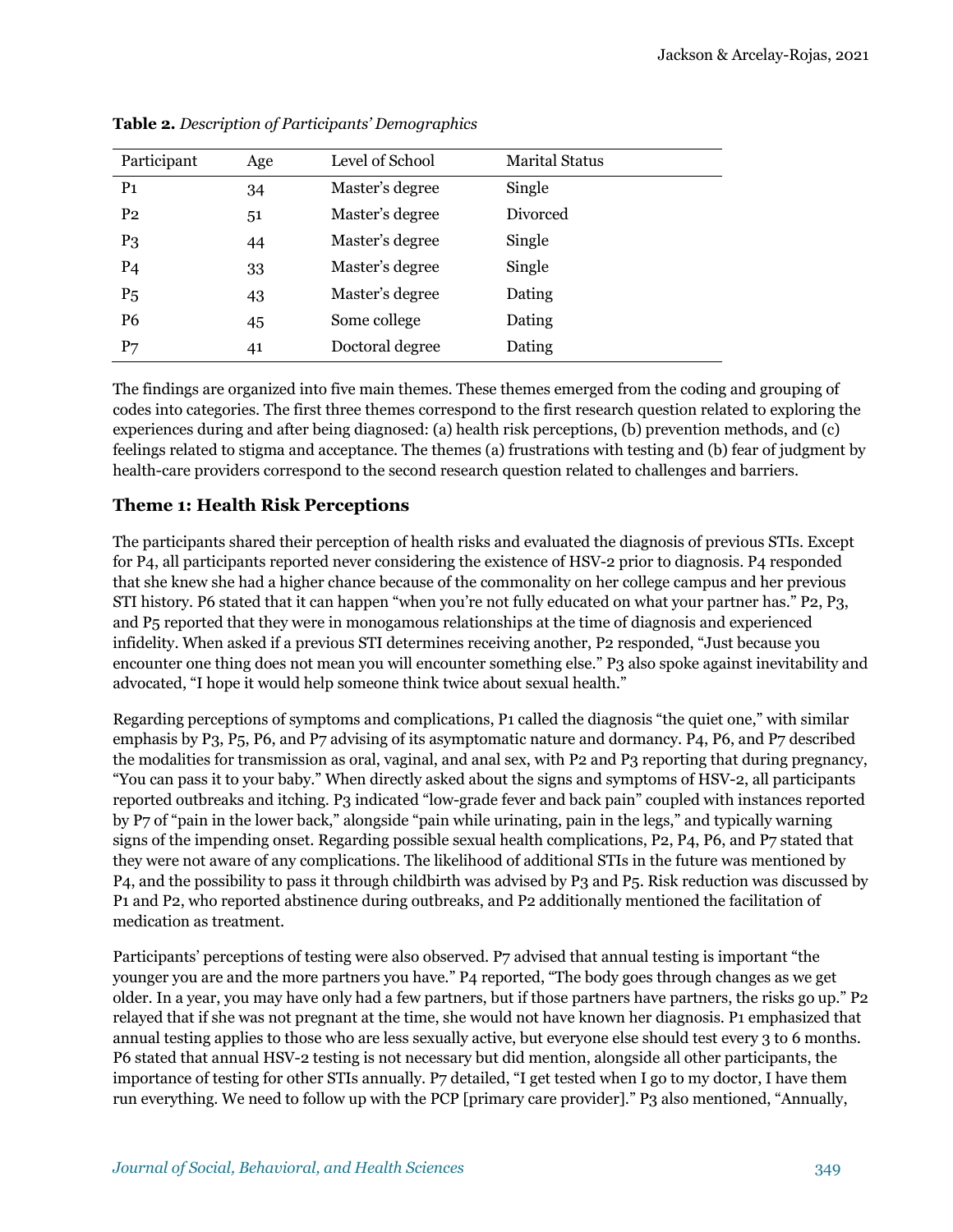women get that" when discussing testing by a health-care provider, and added, "Men don't do that unless that's a part of their yearly check-up." P5 enforced, "Even in a monogamous relationship, the only person you know what's happening with is yourself. You can't depend on someone else to take care of you. Their results are not your results."

In terms of susceptibility and risk, P5 stated that the modality or type of sexual activity places people at risk and "not necessarily the sexual preference." P5 further commented on the types of sexual activity, stating that "biological women who only have sex with other biological women are less likely than any other group to pass HSV-2 to each other based upon the mode of transmission." P7 reported, "I was about 26 or 27 when I actively started dating women," and defended that there is "a stereotype that lesbians do not have sexual risk." P1 also stated that "probably through heterosexual sex" is where higher risk is integrated into receiving or transmitting HSV-2. P4 elaborated by stating, "Most of us in my social circle, we have partners without relationships. The dating scene is set up to where people have multiple partners and often without condoms." P2 and P6 expressed that a previous or existing STI is not connected to experiencing another one. P1 advised of its inevitability, even in relationships. P7 proclaimed that HSV-2 lesions are direct sites for infection, which creates higher susceptibility, and P4 stated that the immune system is affected. P5 added that:

[I]t increases your chances because, more often than not, STDs [sexually transmitted diseases] do not have signs and symptoms that people can see. If you already have one and do not know that leaves you more open to something else, just based upon the nature of STDs.

All participants stated that African Americans are disproportionately affected by all STIs. P4 claimed, "The heavier hit STDs are HSV, HIV, and chlamydia." P2 advised that not only are African Americans at risk, but without the use of condoms, every racial group and ethnicity can experience STIs. When asked about beliefs regarding financial stability as a connection to HSV-2, both P2 and P7 believed this to be true. P2 stated, "If you're in a lower income level—especially now that people are out of work—women and men when you need money, you need money. Which means that you may do whatever you can to get it." P7 emphasized there are "disparities around income and the access to income. Females that do not go to the doctor put people at greater risk. Young adults are at greater risk from lack of resources, information, and prevention." Though the financial viewpoint of P7 indicated that there are disparities around income and the access to it, P1 suggested, "finances are not a big factor in how you pursue sexual relationships." P5 advised, "I don't believe how much money you make determines whether or not you would receive the infection. However, those with privilege may feel nothing will happen to them, sexually."

#### **Theme 2: Prevention Methods**

The participants discussed their perceptions and experiences regarding condom negotiation. Some participants mentioned that negotiation often happens in the beginning of a sexual relationship and if the partner seems unsafe. Other participants emphasized that negotiation would not take place when commitment is established if there is discomfort in having the discussion, if unprotected sex is enjoyed, and if they do not know how to negotiate. For instance, P2 narrated:

Growing up, sex was something that happened to a woman, and [she was] not responsible for it. It was something done to the woman not something she negotiated. My family members did not enjoy sex because they didn't know they could.

Both P1 and P4 advocated that both men and women need forms of protection. P4 stated, "Women should carry [male] condoms, and men should check on women using birth control." Similarly, P1 expressed, "we both need to have our own." P2 and P5 reported that they negotiate condoms, and both reported that it is a challenge but is necessary. In the practice of condom negotiation, P6 reported she uses condoms "in the beginning" but not once a commitment is established. P1 advised that her first encounter with removing a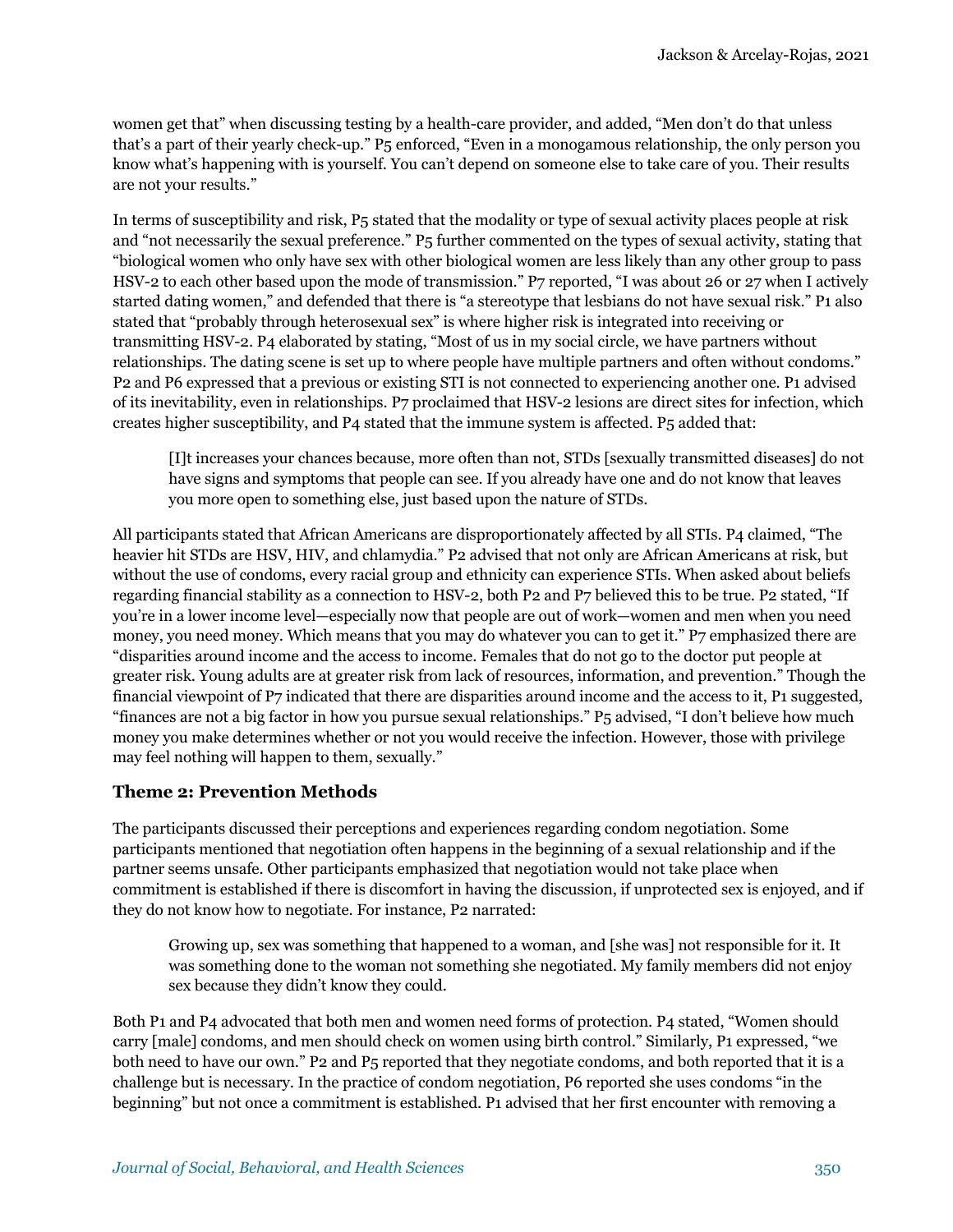condom resulted in contracting HSV-2 and she has since become celibate. P7 reported that she only negotiates condoms with men, and P3 reported a male condom latex allergy and often does not use condoms. P7 also mentioned that she will negotiate condoms if she cares about the person and will advise of the potential risks of unprotected sex.

#### **Theme 3: Feelings Related to Stigma and Acceptance**

Though all participants reported feeling acceptance at this time, immediately after the diagnosis there were feelings of hurt, regret, and shame. P2 and P6 both reported being pregnant at the time. P2 mentioned that she was married, and P4 stated she received it after a one-time encounter. Both P5 and P7 advised that they do not recall the source, and another participant stated that she received the diagnosis after sexual assault. But all participants advised that they have evolved beyond the initial feelings of being diagnosed. P5, P6, and P7 reported assumptions that future partners would shun them but have all received supportive responses that people still wanted to engage in romantic and sexual relationships. P5 mentioned, "My apprehension and fear was that my partners would be distraught, but I happened to have very understanding partners." P4 stated that she was 21 years old at the time and does not currently think about it. P6 mirrored P4, stating that she does not think about it daily and is currently in a relationship. However, P1 mentioned, "Relationships? I desire them but am not pursuing them. Because of having to have that conversation with someone who may not really be a safe place to have that, so I have avoided that." P2 said her diagnosis was more than 20 years ago and led to divorcing her husband:

There are times when I still struggle. I have accepted it for me. I am very thankful I met a man I could tell and he was accepting of it. I have girlfriends that have it. They date people and don't tell. I don't agree with that. It wasn't my choice to get it, so we should give others the option to say no. A lot of rejection comes from it which deepened that depression. Which is why most women do not share. The right thing to do is share. Something was put on me that I did not ask for. I am in a better place. It's a part of me now in terms of medical history. There's still a certain level of shame.

P4 added, "My thing is, I do not want to expose him at all. I did tell him from the beginning and made it his choice to go forward. I'm okay. I guess because I am in a relationship." P7 explained:

It definitely can be triggering when with a new partner. It makes oral sex complicated in a lesbian relationship. It's always interesting. I have almost 95% of the time gotten a positive response that it's not a baby and it's not AIDS. Talking about it is always uncomfortable.

All participants have talked about their diagnosis with someone within their trusted circle of friends, relatives, pastors, and therapists. P2 and P4 reported that unless sexual activity is happening, disclosures are withheld. P5 and P6 reported that disclosure only occurs with an exclusive commitment. P4 reported, "there is a 50% chance that I will tell" but mentioned that this step only happens if feeling emotionally safe and not feeling judged.

In response to notifying partners about the diagnosis prior to sexual activity—even without signs and symptoms—P7 reported, "I have other health conditions," so she discloses for reciprocated emotional wellness. P5 declared, "Both of us are obligated to take responsibility." P3 also indicated that she always opts for disclosure even without signs and symptoms. Sharing STIs annual results was reported as important for P2 and that she likes to give advance notice of any outbreaks. In response to addressing the likelihood for disclosure, P1 advised, "I want you to be sure," when elaborating that she wants anyone romantically and sexually interested in her to have the choice to choose a sexual relationship. P7 also stated, "I don't want to be responsible for you catching it," so she chooses to always disclose. P7 additionally said, "I don't need to discuss often" due to a regimen that suppresses outbreaks. In addressing the likelihood for diagnosis disclosure—even without signs and symptoms—P1 reported that she chooses to remain celibate to avoid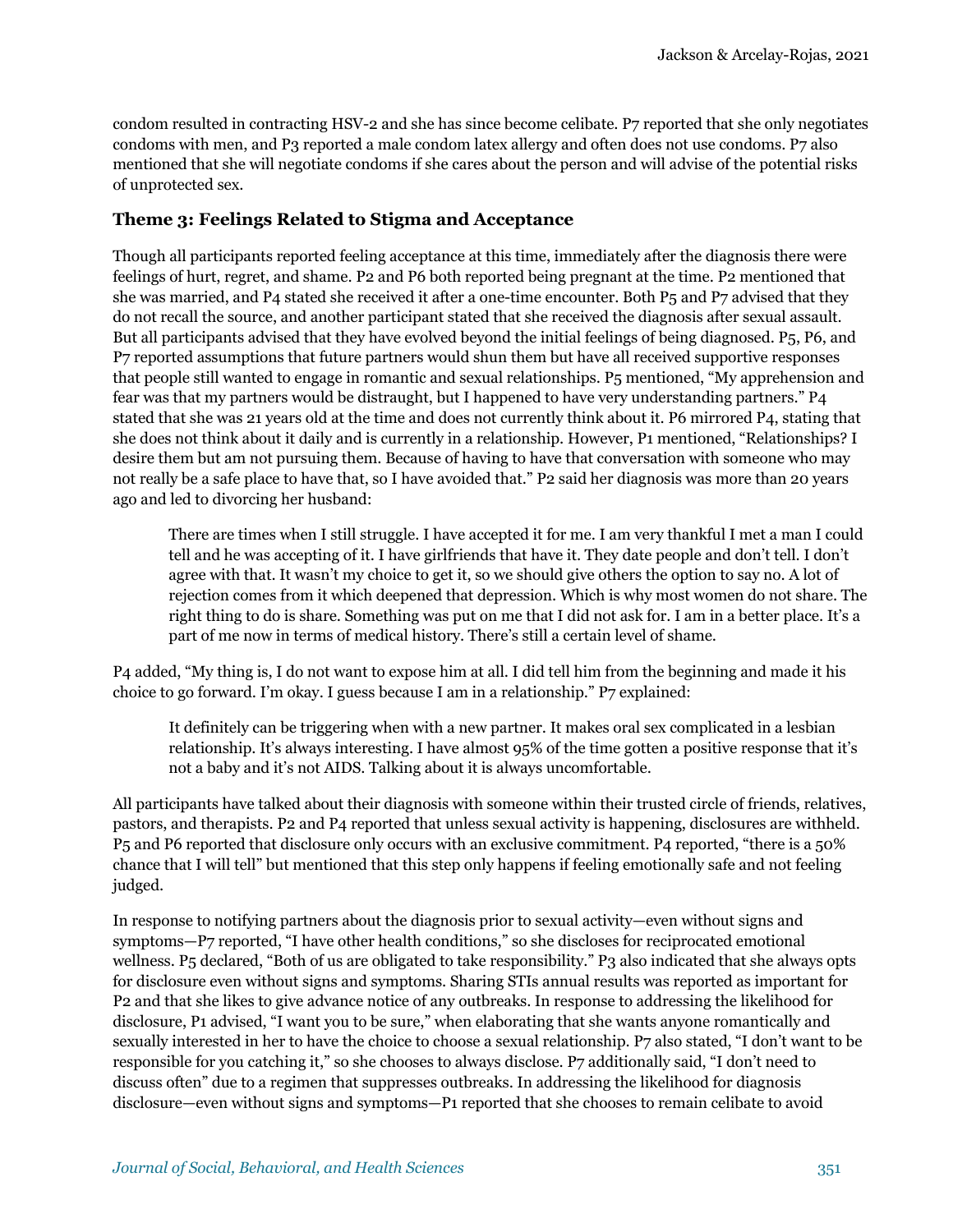consistent explanations. P5 advised that disclosure is unlikely without commitment, and P6 reported "never" when asked.

Further, all participants indicated that there is a shared responsibility among them and their partners in protecting against STIs. P6 said that she now requests to see the test results of a partner, stating: "In the relationship I am in now, we see the sheets." P2, P5, and P6 all advocated against having their partners feel the negative emotion they personally felt after diagnosis. For instance, P6 advised, "I never want for anyone to go through what I have gone through. It is important for me to tell my partners. I don't want to put anybody in the position that I was in." Sharing similar views of other participants, P7 affirmed:

The price is really high for willful ignorance. We need to take care of our bodies and have challenging conversations that we can feel healthy about—lighthearted about—versus avoiding discomfort and then having a higher price to pay down the line or more turmoil.

A final response related to this theme is the role of religion in feeling stigma or acceptance. Apart from P3 and P6, all other participants felt religion is connected to sexual health perceptions. P1 stated:

For me, that has impacted how I pursue sex. The dark cloud hangs over you that says don't do it before marriage; it's a sin and you're going to burn in hell. For a long time, I thought that my diagnosis was a repercussion of not keeping my temple. A lot of mental anguish around that just because things that come from people in the ministry, or your own interpretation of the scripture.

Additional sentiments from P2 included, "I was having sex with a man at 23 and felt guilty that we were not married." P7 stated about religious beliefs, "Masturbation is a sin. Fornication is a sin. Just talking about it or having an option is considered punishment." P7 further elaborated, "The thing that shifted for me in college was God as punishing and God as wrathful [with vengeance]. I had to shed a wrathful, vengeful God to a loving, nurturing God." P4 reported, "[With] my religious background, we never talked about sexual health education. Me not having that safe space, or feeling shameful, I did sex how I wanted without proper information." Likewise, P5 expressed, "There is a certain level of shame attached to sexuality, and lack of sexual health education." P7 concurred that religion perpetuates a negative stigma and stated that, with religion, "there is something inherently wrong with any kind of sexuality. I think that pervades our society." P6 proclaimed, "There is a stigma it only happens to people who are loose or promiscuous." Further, P1 and P7 also emphasized that sexual education focuses on the symptomology of STIs and could perpetuate stigmatization. P7 clarified:

They were trying to scare kids with those terrible pictures… made me feel ashamed. "My body don't look like that." But if I tell people [I have HSV-2], that's what they are going to think my body looks like.

#### **Theme 4: Frustration With Testing**

All participants expressed frustration receiving an asymptomatic diagnosis. Further clarity in the responses outlined that the absence of symptomology and adequate prevention knowledge often placed barriers between them and early detection. Except for P5, all other participants had never been offered an HSV-2 test. P5 explained that "once" she "received an entire panel." Counter to the other participants, P5 and P7 stated that they were retested postdiagnosis. P5 advised, "I wanted to see what my titer for HSV-2 was. When I asked for it originally, they asked, 'Why?' I told them I felt I was exposed. Then they went ahead and tested me." She expressed frustration at only being offered HSV-2 testing one time in nearly 3 decades. The participants expressed questions on the testing process and when it should be requested. These feelings of frustration reflect these participants' need to understand testing guidelines and more education regarding recommendations about testing or retesting as well. P7 stated: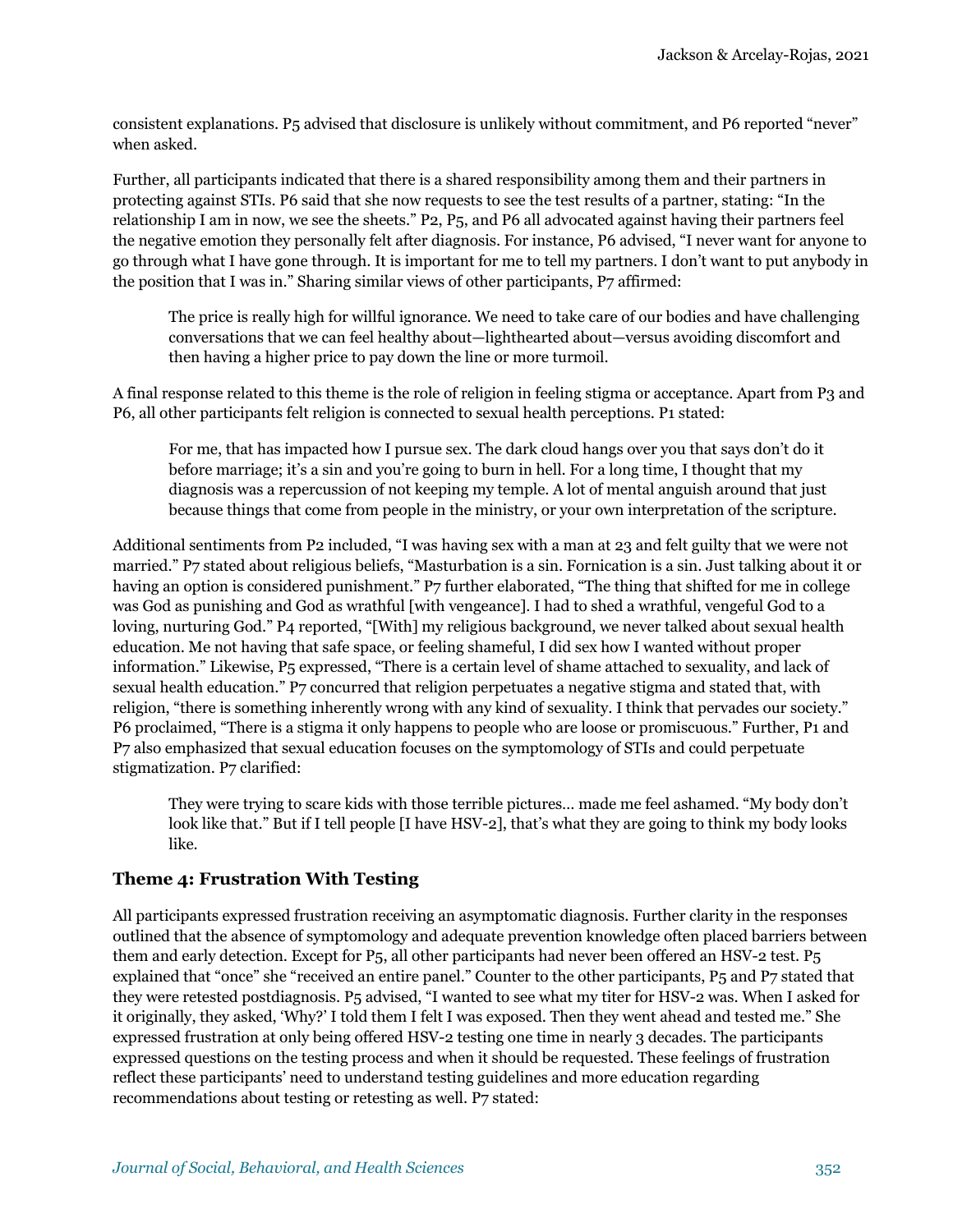I have asked them to test for it and do visuals. I don't remember my diagnosis. I don't remember if it was a blood test, visual examining, or skin samples. I have asked before, particularly with active outbreaks, and they are reluctant to do any more than just look. Mine are so mild that it is not always visible to the eye. I can feel it and I can see it, because I know what the rest of my body looks like. I think I was in grad school the last time I got tested for everything at a public health clinic. I was shaping what communication and disclosure would look like.

All participants reported that before an HSV-2 diagnosis, testing for it or other STIs was never personally requested and that they were unaware of the exhaustive list of STIs to request. In probing further, participants expressed that before an HSV-2 diagnosis, they were unaware that all STIs are not automatically screened.

#### **Theme 5: Fear of Judgment by Health-Care Providers**

Participants often perceived judgment when discussing with health-care providers in the past, which often determined their level of engagement and discussion facilitation, in addition to their comfort level and perception of support received. In responding to possible outcomes or consequences when discussing HSV-2 with a health-care provider, P1, P4, P5, and P7 expressed varying levels of discomfort. P7 spoke to feelings of judgment:

I feel like speaking with the doctor is always a real concern. Moving through the world and presenting to the world as young, Black, unmarried—and you don't wear your degrees on your shirt. I've been treated like I'm a little crazy. Some of it is the lack of patient compassion and care. Particularly in Black and Brown communities. The absence of that is hard… interacting with doctors about sexual health. I have one primary doctor during my pregnancy that made me feel easy and light about it, and everyone else was pretty critical.

P4 affirmed, "I don't think there would be any direct issues. There is an uncomfortable question of why I need the test. It goes back to judgement." P2 similarly mentioned "Most physicians would look at you puzzled and ask more probing questions about why you need it. Most of this is due to stigma." P3 stated that she was not aware of any outcomes or consequences speaking with a health-care provider regarding questions about HSV-2, whereas P6 stated, "you just get more educated." P1 advised:

If you're not strong or confident, your mental health could suffer, just feeling that you have no outlet. I don't know any doctor right now that I would feel comfortable having the conversation with. It feels like a don't ask, don't tell situation.

P4 reported that, postdiagnosis, she decreased its priority to cope with the incurability, stating, "If I didn't feel I wasn't showing any symptoms, I didn't ask. I would not want it to be a priority. It's easier to stomach something you can manage rather than something you cannot get rid of." P3 also spoke to the discomfort and replied that she only mentions the diagnosis in the medical questionnaire on the intake form. P2 verified, "I was never tested again. I didn't think I could ask [them] to test me again." P6 also stated, "I did not know 13 years ago" that she could make that request.

All participants were asked about their comfort level discussing HSV-2 and other STIs with a health-care professional who is not African American. P5 reported, "I do it because I have to but not because I am comfortable with it. And this is just my experience. I have been to doctors and had conversations with them about it. I have felt judged." P6 similarly shared discomfort and mentioned, "My gynecologist is African American. Most times, it is whomever is available, but my preference is African American." P7 also verified discomfort, stating, "I don't, but I'll do it anyway."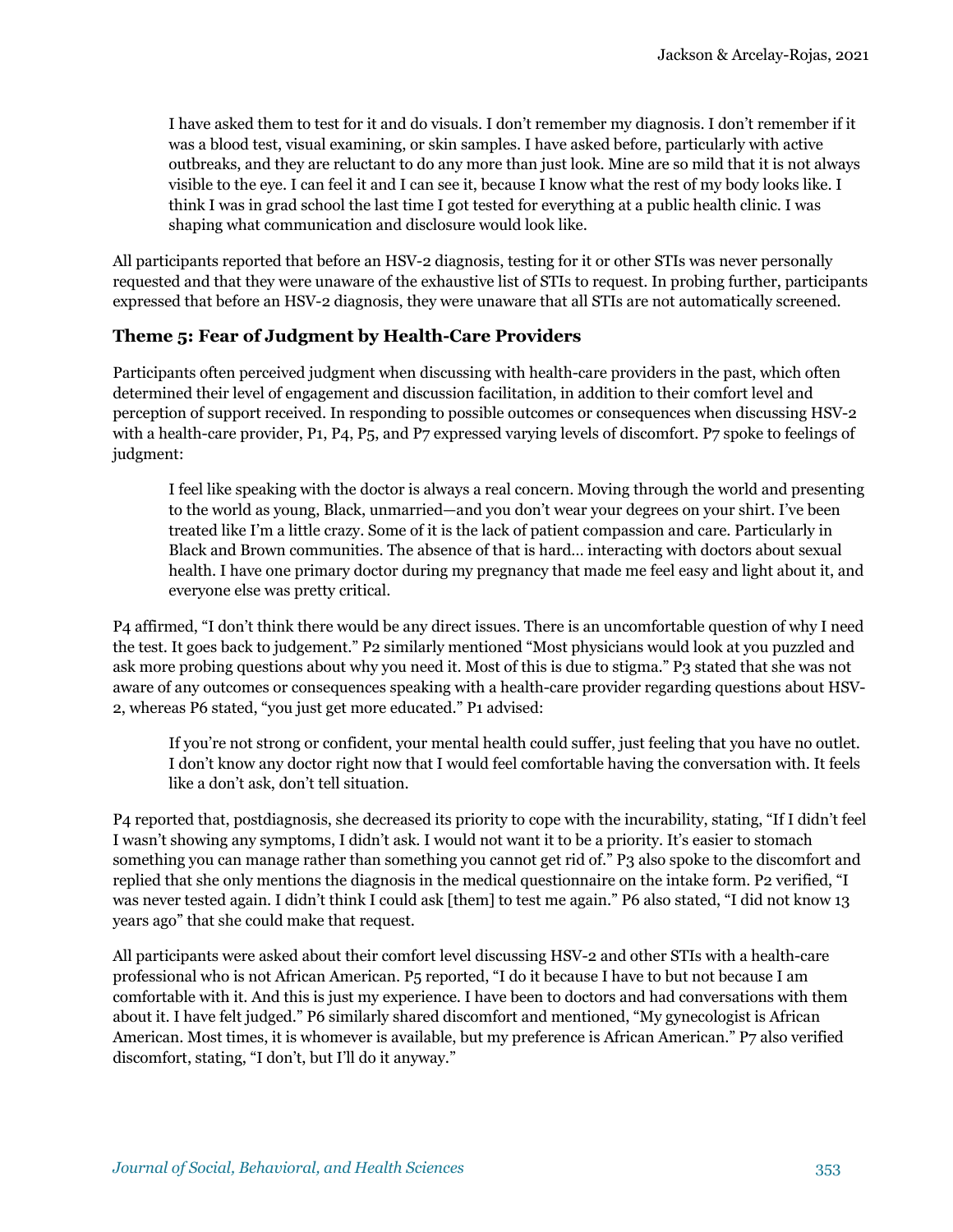Though some participants expressed preference for African American health-care providers, others were in opposition. P4 reported:

I felt comfortable with my White experiences. There was no connection, so I did not care what they thought. When someone is Black, it makes me feel like my aunt or my grandmother is talking to me, and I feel judged and shamed.

P7 expressed preference for someone African American but also stated:

I had to go to an internist who was an old White man, specifically about HSV during pregnancy, and I was like, "Really?" He was super-duper clinical and research-based in his approach. I appreciate expertise, but this is all very personal too.

P3 admitted, "I have had an African American male and an Indian woman but no White person just yet. I wouldn't have any issue." P1 expressed uncertainty about her comfort level, mentioning, "I haven't broached the subject. My therapist is Caucasian, and I felt comfortable that things would not leave the room, but I don't have that same feeling with a medical provider." P2 exclaimed, "The best gynecologist I ever had was a White woman," which was similar to P7, stating, "The one that made me feel comfortable was White—a White woman." P2 further mentioned, "I received a lot of knowledge about what I need to do, and she taught me how to ask more questions. I have mostly gone to Black women for gynecological services, and my most recent experience was not good."

## **Discussion**

All participants in this study expressed a fear of judgment when discussing HSV-2 with a partner. They also mentioned that sexual health discussions are important; however, they expressed discomfort in discussing the onset of outbreaks, even in an established commitment. Previous studies have also shown the belief that discussing an HSV-2 diagnosis would violate trust and discourage longevity (Bobrow, 2016; Royer et al., 2013). In prediagnosis all participants expressed valuing monogamy more than preventing disease; however, in postdiagnosis, all participants reported facilitating sexual health discussions as a part of their emotional safety. Despite apprehension explaining the diagnosis to others, of the six participants who chose to have a sexual health discussion with new partners postdiagnosis, all participants reported feeling empowered to disclose, and four expressed feeling positively surprised with the support received from partners. In addition to conversations with partners, the participants expressed that they remove condoms when in a perceived monogamous commitment. This is similar to what other studies have found, where African American women have expressed that they may also be less likely to use condoms when perceived to be in a committed relationship (Andrasik et al., 2014; Bowleg et al., 2021; Broaddus et al., 2016; Caldwell & Mathews, 2015; Crooks, King & Tluczek, 2020; Crooks, Wise & Frazier, 2020; Konkle-Parker et al., 2018). Sexual health education interventions could provide guidance on navigating the negative stigma of HSV-2 by encouraging disclosure conversations and by focusing on condom attitudes and condom negotiation behaviors (Bowleg et al., 2021; Broaddus et al., 2016; CDC, 2017a).

Discussions with health-care providers are important, even when patients are asymptomatic. Health-care providers choose STI tests based on the patient's sexual behaviors and on how common the infection is in the area where the patient lives (CDC, 2017a; CDC, 2021a). Women typically rely on the presence of HSV-2 symptoms to initiate discussions with health-care providers, but the reliance on symptomology delays action (Royer et al., 2013). Honest conversations with health-care providers are indispensable because they designate STI tests based on the sexual behaviors of the individual. Therefore, patients are expected to begin the discussion (CDC, 2017a; CDC, 2021a). African Americans often do not initiate the conversation because of feelings of discomfort with starting sexual health discussions (Fray & Caldwell, 2017; Hagiwara et al., 2017;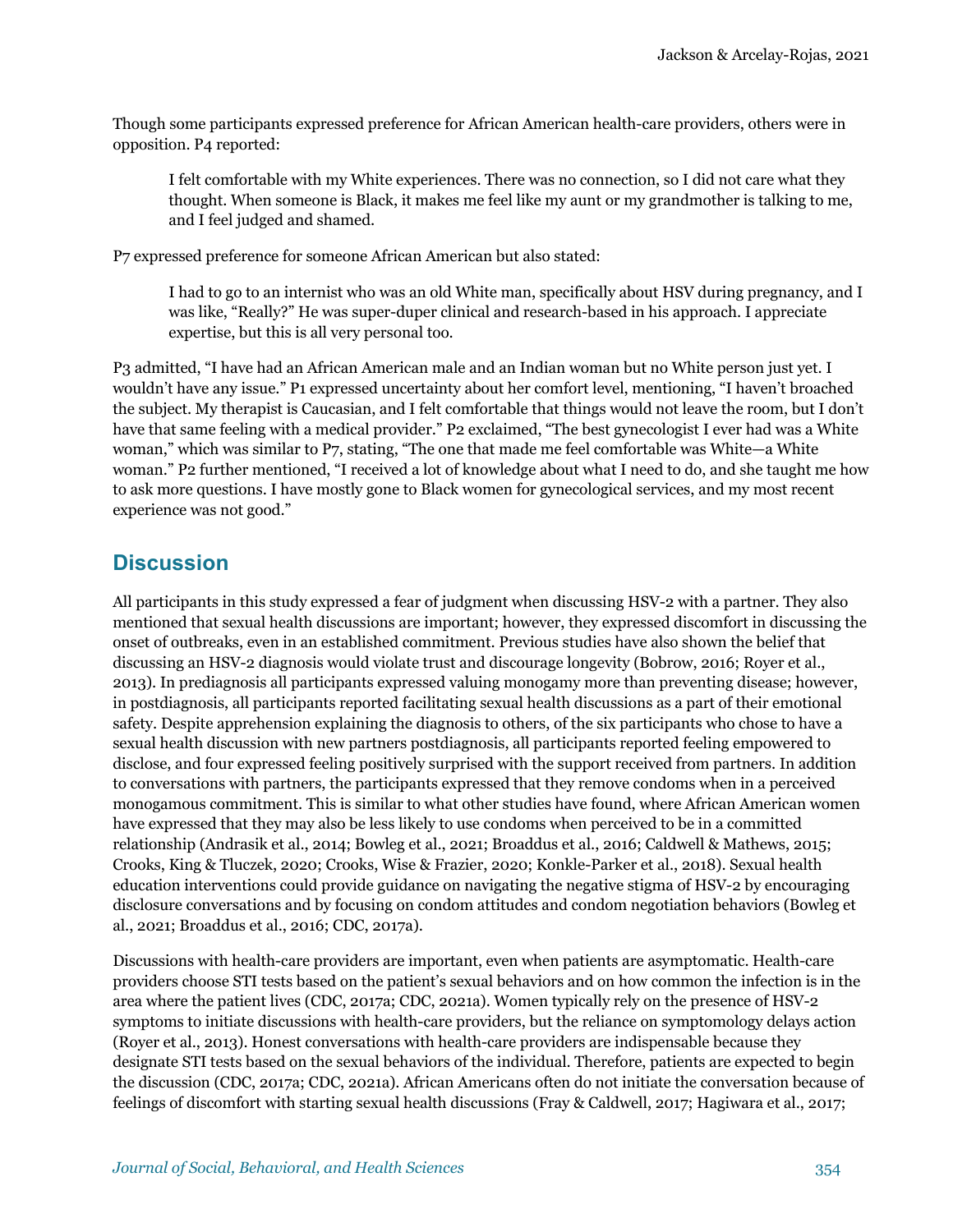Shen et al., 2018). Similarly, the participants of this study expressed concern on how to initiate the conversation with their health providers and how to request testing. P4 reported that without a person showing any symptoms, discussions about HSV-2 with her health-care providers do not occur. Whereas P5 said she was met with suspicion and reported feeling judged for her inquiry to be tested.

African American men and women have higher rates of some STIs, including HSV-2 and HIV, than other racial or ethnic groups (CDC, 2021b). However, prior to diagnosis, all participants reported that conversations about STIs never came up during annual exams, regardless of the potential for risk, such as age or race, and they never knew to personally request more testing. Although HSV-2 might be considered an infection that does not cause serious outcomes, except to babies, it also increases the risk of getting HIV when exposed to it (CDC, 2017a; CDC 2021a). Testing is recommended particularly for at-risk populations with high infections rates (CDC, 2017a). African American women have a high risk of getting HSV-2 (CDC, 2017b; CDC, 2021a; McQuillan et al., 2018) and increased likelihood of comorbidity with HIV (CDC, 2021b; Operario et al., 2015).

All participants reported feeling ill-informed and misinformed about the asymptomatic nature possible for any STI and would have preferred adequate knowledge for prevention against HSV-2. In probing further, participants expressed that prior to an HSV-2 diagnosis, they were unaware that all STIs are not automatically screened and often made the presumption that within a relationship or established sexual commitment an annual exam was unnecessary.

Another barrier to sexual health conversations is fear of seeming uneducated. The findings from this current study outline that the lack of prevention knowledge or health literacy is not an automatic association with a lack of general knowledge or formal education. All participants had some college education or master or doctoral degree. P7 emphasized that being Black and unmarried with HSV-2 often has health-care providers judge that she is uneducated, which leads to discomfort in building rapport and hinders open communication. Lack of health literacy could be a barrier to open communication with health providers (Davis et al., 2019; Muvuka et al., 2020; Weekes, 2012). Limitations in health literacy are first experienced within family dynamics (Hovick et al., 2015) and then perpetuated with effects of post-slavery that are often dismissed in Westernized culture (Cooper, 2015). P2 highlighted that she learned from the women in her family that sex happens to a woman, and until receiving HSV-2 from her husband she was unaware that sexual health discussions with anyone were possible.

Another potential barrier to health provider discussions is the race of the provider. Research has outlined that when African Americans have health-care providers who are not African American, this can result in suspicion of their behaviors and thus a strong disbelief that those health-care providers will support their worldviews (Penner et al., 2017). Most participants desired an African American health-care provider but often accepted who was available. Other participants preferred someone of a different race or culture because there was perceived to be less shame. One participant reported shame speaking with African American health-care providers because it feels like an aunt or a grandmother. Three participants reported that they prefer someone African American but are often supplied with whoever is available. Though a preference for African American health-care providers was expressed by most participants, the other participants were open to other experiences, which have already yielded more discretion, empathy, professionalism, and connection.

Building awareness and seeking treatment relate to self-care and confidence in discussing an HSV-2 diagnosis (N'Diaye, 2014). All participants reported that they made the decision to build self-care and understand the diagnosis to make informed and confident sexual decisions. The level of confidence to act and prevent a disease is the cornerstone of self-efficacy, which is increased when feeling competent and appreciated (Skinner et al., 2015; Unis et al., 2015). Women with higher self-esteem have personal empowerment connected to healthier sexual decisions (Alexander et al., 2015). One participant explained that she lives in a house full of women that exude a positive sense of self, which keeps her aware of her own self-esteem. Additional participants expressed that in the absence of judgment when discussing the diagnosis, they would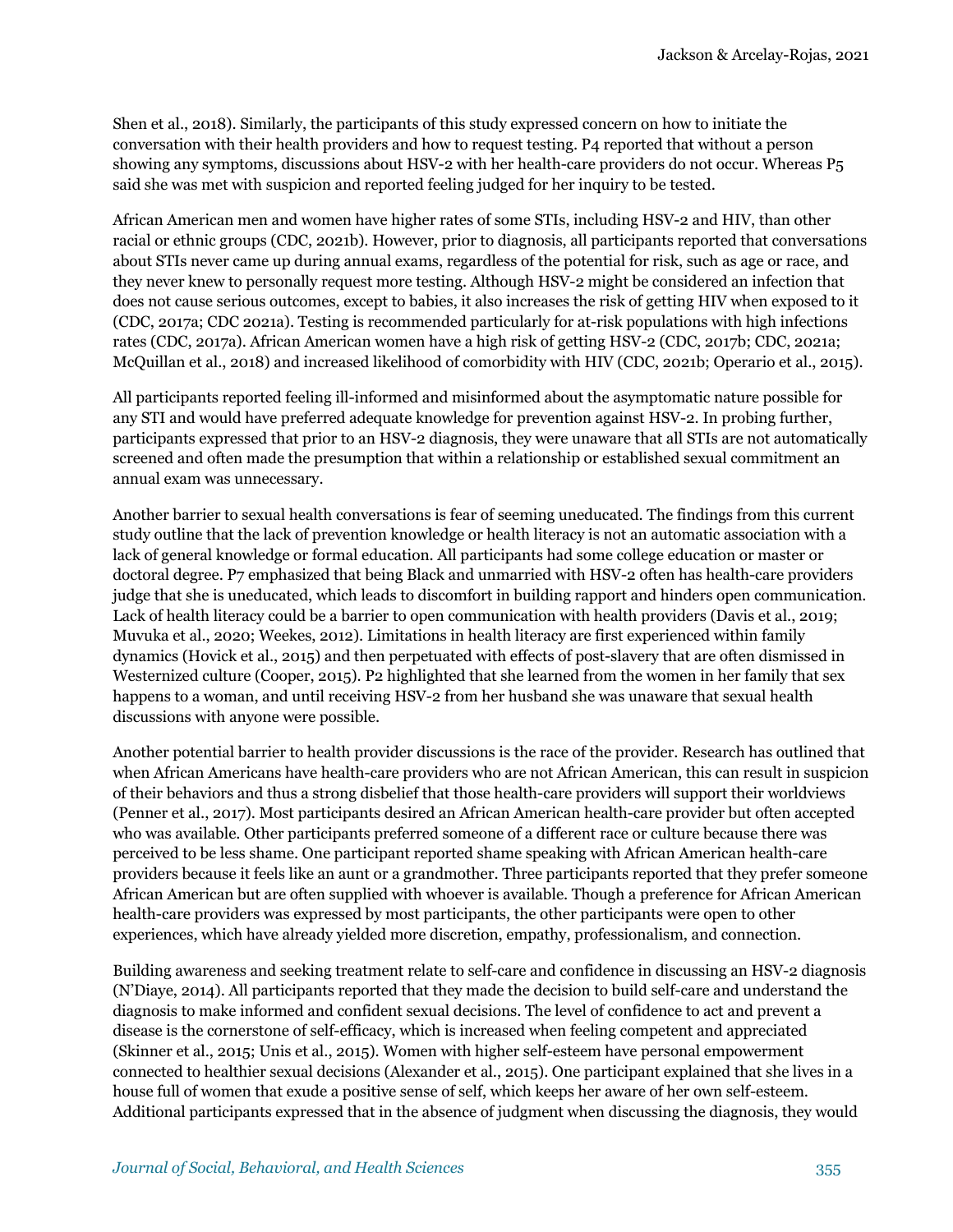be likely to maintain a positive sense of self when discussing it in the future. All participants expressed feeling more empowered postdiagnosis to lead sexual health discussions with partners. Further, two participants reported participating in mental health interventions postdiagnosis; three participants reported growing spiritual wellness, such as strengthening spirituality to manage wellness. Building sexual self-worth after an HSV-2 diagnosis is possible, and if adequate education on symptomology and prevention is provided, the result could be more confidence to act toward prevention, an increase in informed sexual decisions, and a better comprehension of sexual health (N'Diaye, 2014; Royer et al., 2013).

#### **Implications and Recommendations**

Having prevention knowledge is not an automatic correlation with better sexual decisions, but it can steer the conversation toward awareness (Fray & Caldwell, 2017). All participants, regardless of STI history, reported awareness of condoms and how condoms prevent the spread of HSV-2, but their decisions to not use condoms occurred when a commitment was established. The preservation of established relationships has also been shown in previous research as more important than STI prevention (Andrasik et al., 2014; Bowleg et al., 2021; Broaddus et al., 2016; Caldwell & Mathews, 2015; Crooks, King & Tluczek, 2020; Crooks, Wise & Frazier, 2020; Konkle-Parker et al., 2018). Condoms are rarely used when women are seeking to establish trust in relationships despite it being a method of risk-reduction for the transmission of HSV-2 (Caldwell & Mathews, 2015; Magaret et al., 2016).

There is no evidence that diagnosing HSV-2 with a blood test for asymptomatic individuals would change sexual behaviors to stop the virus, creating uncertainty that testing everyone would stop the spread (CDC, 2015; CDC, 2017a). However, testing information could encourage the patient's conversation with their health-care provider by asking questions about sexual health. These conversations might allow the health professional to educate the patient about what to expect in the future, which medications are available to help manage any symptoms, and how to lower the risk of spreading the infection. Conversations with health-care providers about sexual health need to be improved. They often exclude suggestions about HSV-2 (U.S. Preventive Services Task Force, 2016) and do not address the historical mistrust and discomfort that African Americans could feel for health-care providers (Bronson & Nurridin, 2014; Fray & Caldwell, 2017; Hagiwara et al., 2017; Shen et al., 2018; Wells & Gowda, 2020). Further, reliance solely on symptomology delays the cue to act (Nwankwo, 2014; Royer et al., 2013), and all participants expressed that prior to receiving a diagnosis while asymptomatic they felt no urgency to understand HSV-2 prevention.

The sense of seriousness about a disease can affect the cue to act toward prevention (Skinner et al., 2015). Actions to protect against a disease happen when individuals understand the severity, comprehend their vulnerability, acknowledge barriers and benefits, and can facilitate the techniques and resources for protection against it (Boslaugh, 2019; Tarkang & Zotor, 2015). Diagnosis is not necessarily a motivator for practicing safer sex (CDC, 2017a; Royer et al., 2013), but it is an opportunity for health-care providers to educate about STIs, including explaining HSV-2 testing guidelines for at-risk individuals.

In this study, we focused on the exploration of attitudes and beliefs that African American women hold of their susceptibility and severity to HSV-2. The implications of this study suggest that it is important to understand cultural sensitivity and cultural awareness when engaging with African American women. This understanding can provide comprehension for health-care professionals about the unique obstacles for African American women and emphasize the higher susceptibility to STIs and the absence of being tested. This study emphasizes the necessity for health messaging that speaks to the susceptibility of African Americans and the likelihood of comorbidity of HSV-2 and other STIs. This study may encourage the creation of health education programs that target educating patients on the necessity for engaging in prevention measures against transmission or contraction of HSV-2. Group discussions could be developed including the following topics promoting awareness of HSV-2: (a) How serious it is, and for whom; (b) race, gender, and a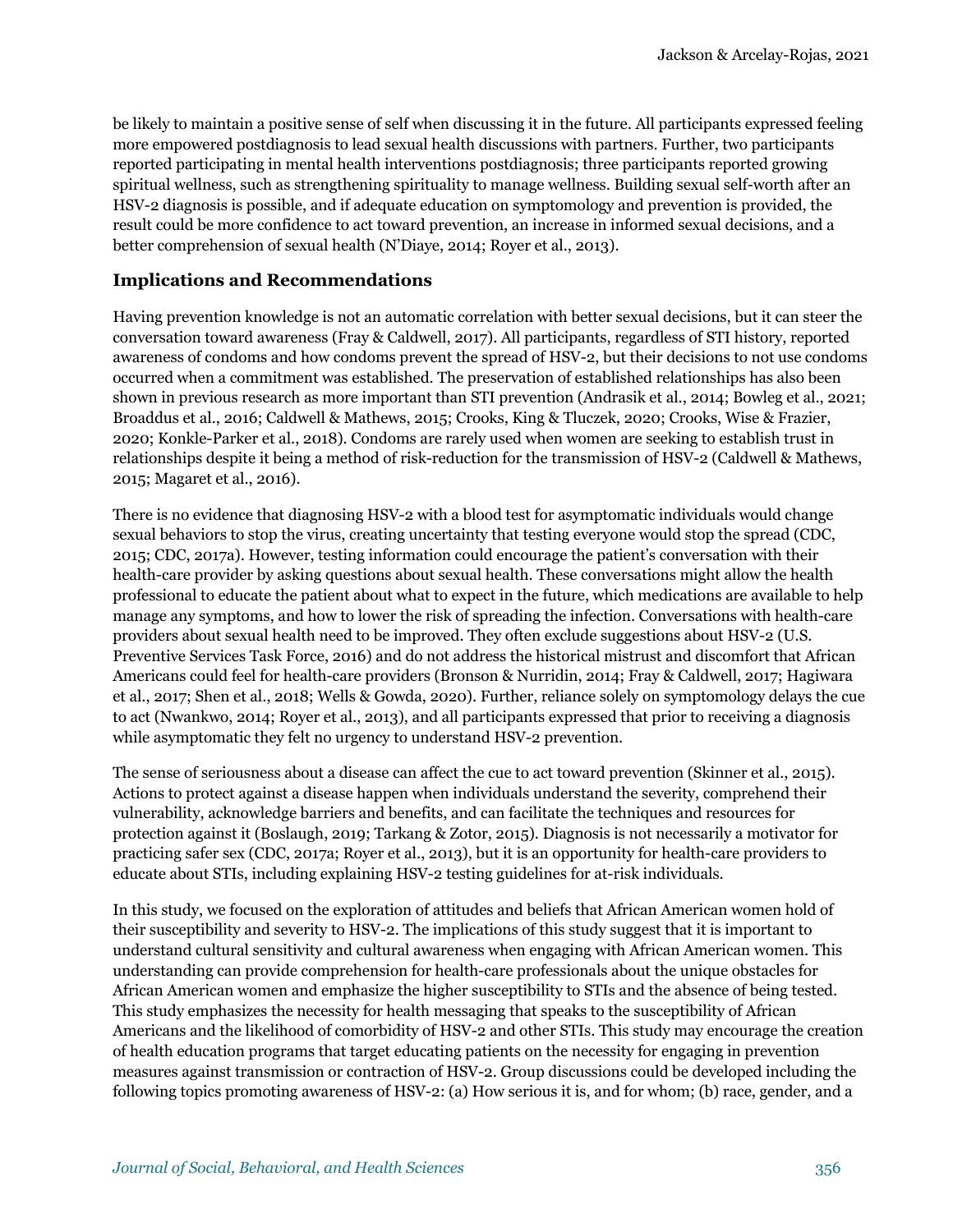lack of condoms (HSV-2 barriers); (c) stigmatized and silent (Should you have the talk?); (d) the confidence to prevent; (e) testing guidelines; and (f) relying on symptomology (unknowingly asymptomatic).

Future quantitative and qualitative studies, such as case studies, could be conducted to explore interventions that could guide health educators in formulating strategies and techniques that can decrease the stigma connected to discussing an HSV-2 diagnosis. Quantitative research that explores the connection between health-care professionals and patients when discussing STIs and healthier sexual decisions could also provide important insights into these issues.

#### **Limitations of the Study**

The results of this study can only describe the experiences of participants and cannot be generalized to the greater African American population. Though information power was reached with seven participants, the study consisted of a purposive sample in which the participants were chosen with inclusion criteria that lacks generalizability. Transferability was strengthened by the thick and descriptive language to provide comparison in other contexts; however, the variables outside of race, age, and geographical location could affect the overall outcome. Though these inclusion criteria present a challenge for generalizability, the results of this study helped to provide a voice to experiences of the African American women who participated in this study.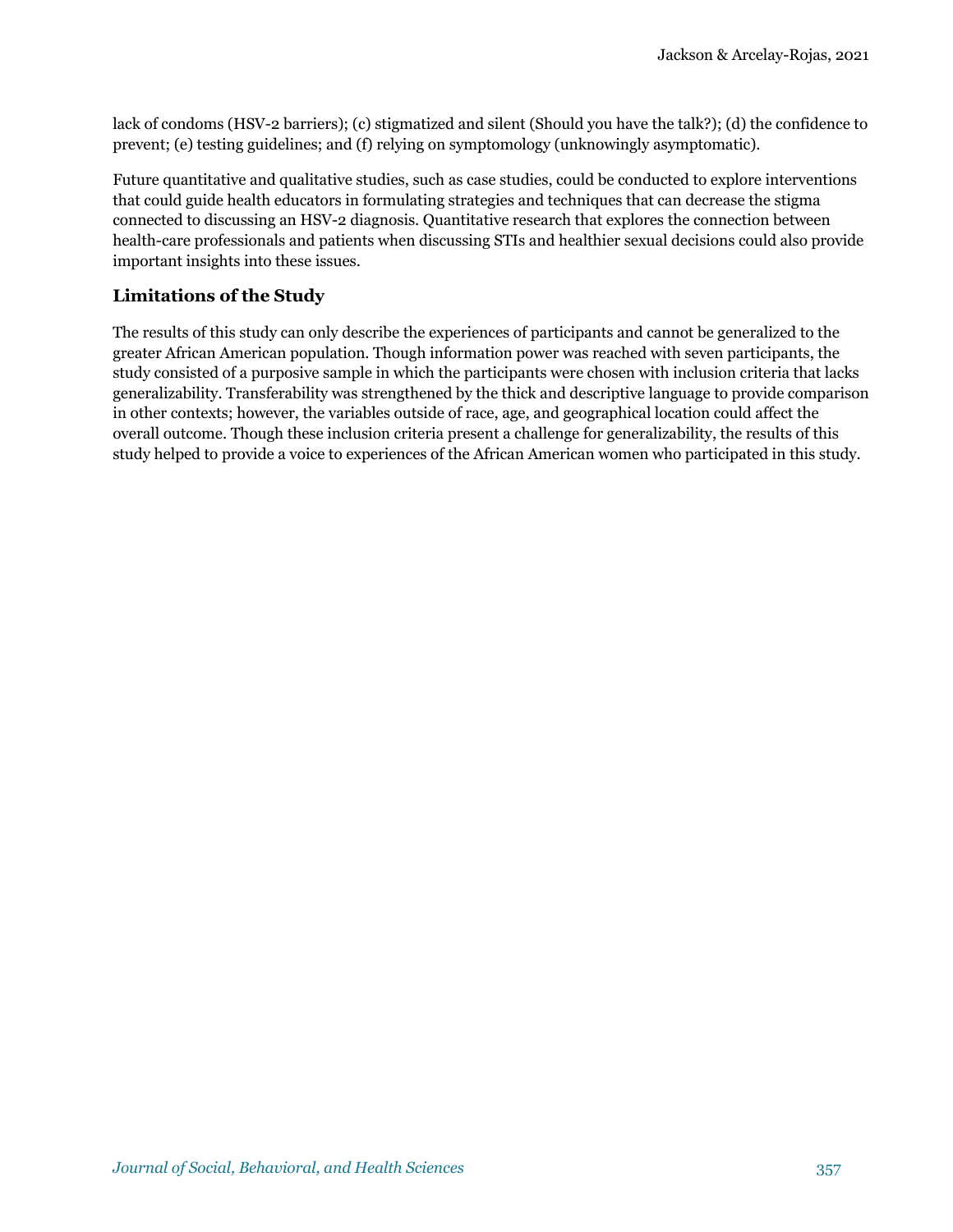# **References**

- Alexander, K. A., Jemmott, L. S., Teitelman, A. M., & D'Antonio, P. (2015). Addressing sexual health behaviour during emerging adulthood: A critical review of the literature. *Journal of Clinical Nursing, 24*(1–2), 4–18. https://doi.org/10.1111/jocn.12640
- Andrasik, M. P., Nguyen, H. V., George, W. H., & Kajumulo, K. F. (2014). Sexual decision making in the absence of choice: The African American female dating experience. *Journal of Health Disparities Research and Practice, 7*(7), 66–86. https://pubmed.ncbi.nlm.nih.gov/27182463/
- Bobrow, M. (2016). Full disclosure: *Herpes stigma and communication practices among HSV+ individuals* [Master's thesis, Clark University]. Clark Digital Commons*.* https://commons.clarku.edu/idce\_masters\_papers/85
- Boslaugh, S. E. (2019). Health belief model. In *Salem Press encyclopedia* (p. 1). Salem Press.
- Bowleg, L., Massie, J. S., Holt, S. L., Heckert, A., Teti, M., & Tschann, J. M. (2021). How black heterosexual men's narratives about sexual partner type and condom use disrupt the *main* and *casual* partner dichotomy: "We still get down, but we not together." *Culture, Health and Sexuality, 23*(1), 1–18. https://doi.org/10.1080/13691058.2019.1683228
- Broaddus, M., Owczarzak, J., Pacella, M., Pinkerton, S., & Wright, C. (2016). Partnership-level analysis of African American women's risky sexual behavior in main and non-main partnerships. *AIDS and Behavior, 20*(12), 2893–2903. https://doi.org/10.1007/s10461-016-1351-8
- Bronson, J., & Nuriddin, T. (2014). "I don't believe in doctors much:" The social control of healthcare, mistrust, and folk remedies in the African American slave narrative. *Journal of Alternative Perspectives in the Social Sciences, 5*(4), 706–732. https://www.japss.org/
- Caldwell, K., & Mathews, A. (2015). The role of relationship type, risk perception, and condom use in middle socioeconomic status Black women's HIV-prevention strategies. *Journal of Black Sexuality and Relationships, 2*(2), 91–120. https://doi.org/10.1353/bsr.2016.0002
- Centers for Disease Control and Prevention. (2015). *Screening recommendations and considerations referenced in treatment guidelines and original sources.* https://www.cdc.gov/std/tg2015/screening-recs-2015tg-revised2016.pdf
- Centers for Disease Control and Prevention. (2016). *CDC study finds U.S. herpes rates remain high* [Press release]. https://www.cdc.gov/stdconference/2010/hsv2pressrelease.pdf
- Centers for Disease Control and Prevention. (2017a). *Genital herpes screening FAQ.*  https://www.cdc.gov/std/herpes/screening.htm
- Centers for Disease Control and Prevention. (2017b). *Sexually transmitted disease surveillance 2016*. https://www.cdc.gov/std/stats16/CDC\_2016\_STDS\_Report-for508WebSep21\_2017\_1644.pdf
- Centers for Disease Control and Prevention. (2019). *NCHHSTP AtlasPlus: HIV diagnoses in the United States 2019: 13 years and older: All races and ethnicities* [Interactive media]. https://gis.cdc.gov/grasp/nchhstpatlas/charts.html
- Centers for Disease Control and Prevention. (2020). *Health disparities in in HIV/AIDS, viral hepatitis, STDs, and TB.* https://www.cdc.gov/nchhstp/healthdisparities/africanamericans.html
- Centers for Disease Control and Prevention. (2021a). *Genital herpes—CDC fact sheet (detailed).*  https://www.cdc.gov/std/herpes/stdfact-herpes-detailed.htm
- Centers for Disease Control and Prevention (2021b). *HIV and African American people.* https://www.cdc.gov/hiv/group/racialethnic/africanamericans/index.html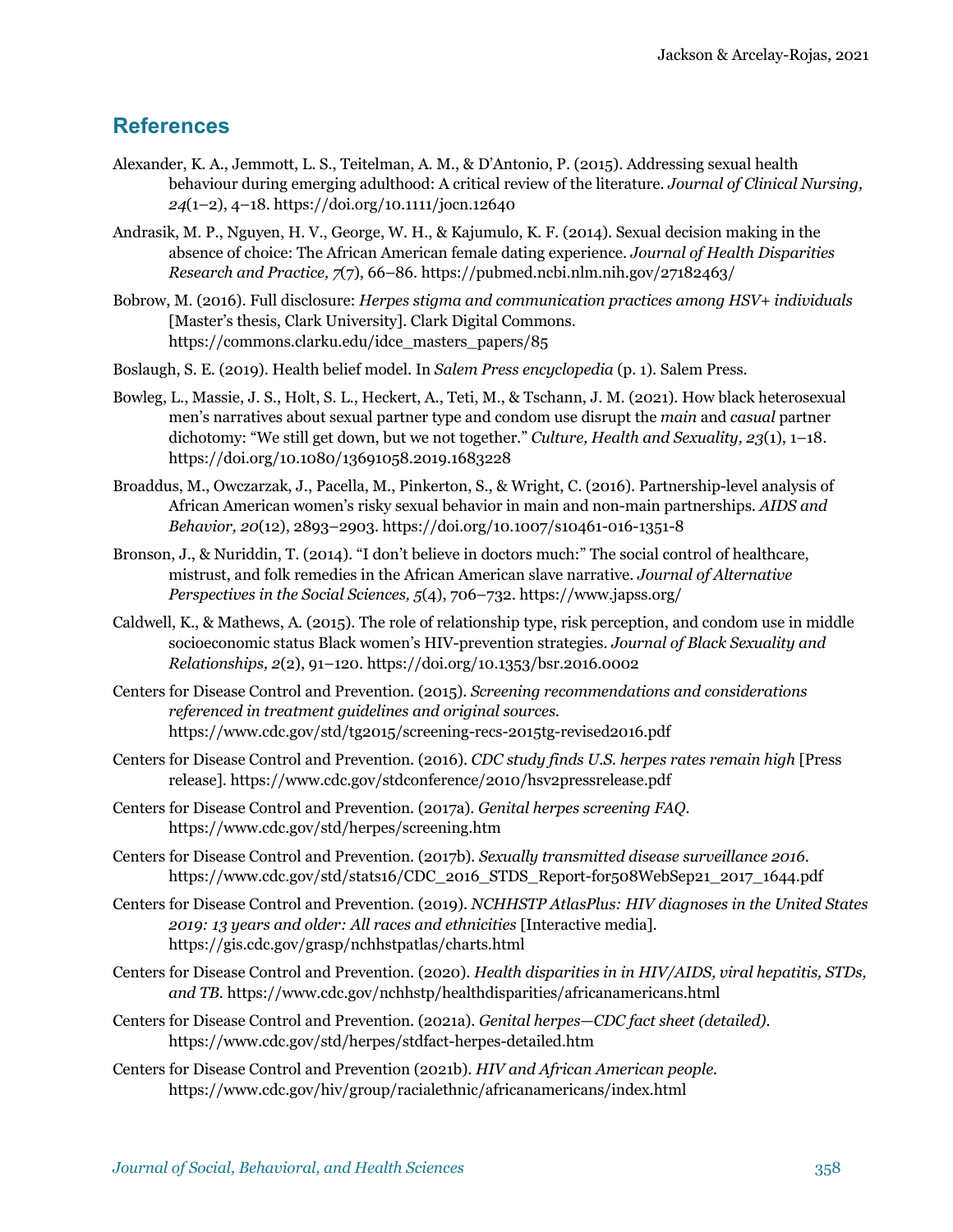- Centers for Disease Control and Prevention. (2021c). *Sexually transmitted infections prevalence, incidence, and cost estimates in the United States.* https://www.cdc.gov/std/statistics/prevalence-2020-at-aglance.htm
- Cooper, I. (2015). Commodification of the Black body, sexual objectification and social hierarchies during slavery. *Earlham Historical Journal, 7*(2), 21–43. http://earlham.edu/wpcontent/uploads/2021/03/commodification-of-black-bodies-iman-cooper-spring-2015.pdf
- Crooks, N., King, B., & Tluczek, A. (2020). Protecting young Black female sexuality. *Culture, Health and Sexuality, 22*(8), 871–886. https://doi.org/10.1080/13691058.2019.1632488
- Crooks, N., Wise, A., & Frazier, T. (2020). Addressing sexually transmitted infections in the sociocultural context of Black heterosexual relationships in the United States. *Social Science and Medicine, 263*, Article 113303. https://doi.org/10.1016/j.socscimed.2020.113303
- Davis, S. N., Wischhusen, J. W., Sutton, S. K., Christy, S. M., Chavarria, E. A., Sutter, M. E., Roy, S., Meade, C. D., & Gwede, C. K. (2019). Demographic and psychosocial factors associated with limited health literacy in a community-based sample of older Black Americans. *Patient Education and Counseling, 103*(2), 385–391*.* https://doi.org/10.1016/j.pec.2019.08.026
- Fray, N. A., & Caldwell, K. L. (2017). Communication between middle SES Black women and healthcare providers about HIV testing. *Journal of National Medical Association, 109*(2), 115–125. https://doi.org/10.1016/j.jnma.2016.11.005
- Georgia Department of Public Health. (2021). *OASIS trending tool: Sexually transmitted diseases.* https://oasis.state.ga.us/trendingtool/index.html?redirectto=STD
- Green, E. C., Murphy, E. M., & Gryboski, K. (2020). The health belief model. In K. Sweeny, M. L. Robbins, & L. M. Cohen (Eds.), *The Wiley encyclopedia of health psychology* (Vol. 2, pp. 211–214). https://doi.org/10.1002/9781119057840.ch68
- Hagiwara, N., Slatcher, R. B., Eggly, S., & Penner, L. A. (2017). Physician racial bias and word use during racially discordant medical interactions. *Health Communication, 32*(4), 401–408. https://doi.org/10.1080/10410236.2016.1138389
- Henderson, L. (2015). Racial isolation and chlamydia rates in U.S. counties. *Race and Social Problems,* 7(2), 111–122. https://doi.org/10.1007/s12552-015-9143-8
- Hendry, K. (2017). Oral sex and HSV-1 knowledge among college freshmen females. *Doctor of Nursing Practice Projects, 116*. https://scholarworks.umass.edu/cgi/viewcontent.cgi?article=1095&context=nursing\_dnp\_capstone
- Hoffman, R. L., Bryant, B., Allen, S. R., Lee, M. K., Aarons, C. B., & Kelz, R. R. (2016). Using community outreach to explore health-related beliefs and improve surgeon—patient engagement. *Journal of Surgical Research, 206*(2), 411–417. https://doi.org/10.1016/j.jss.2016.08.058
- Hovick, S. R., Yamasaki, J. S., Burton-Chase, A. M., & Peterson, S. K. (2015). Patterns of family history communication among older African American adults. *Journal of Health Communication, 20*(1), 80– 87. https://doi.org/10.1080/10810730.2014.908984
- Institute for Quality and Efficiency in Health Care. (2018). *Genital herpes: Overview.* https://www.ncbi.nlm.nih.gov/books/NBK525769/
- Kelly, J. D., Cohen, J., Grimes, B., Philip, S. S., Weiser, S. D., & Riley, E. D. (2016). High rates of herpes simplex virus type 2 infection in homeless women: Informing public health strategies. *Journal of Women's Health, 25*(8), 840–845. https://doi.org/10.1089/jwh.2015.5579
- Konkle-Parker, D., Fouquier, K., Portz, K., Wheeless, L., Arnold, T., Harris, C., & Turan, J. (2018). Women's decision-making about self-protection during sexual activity in the deep south of the USA: A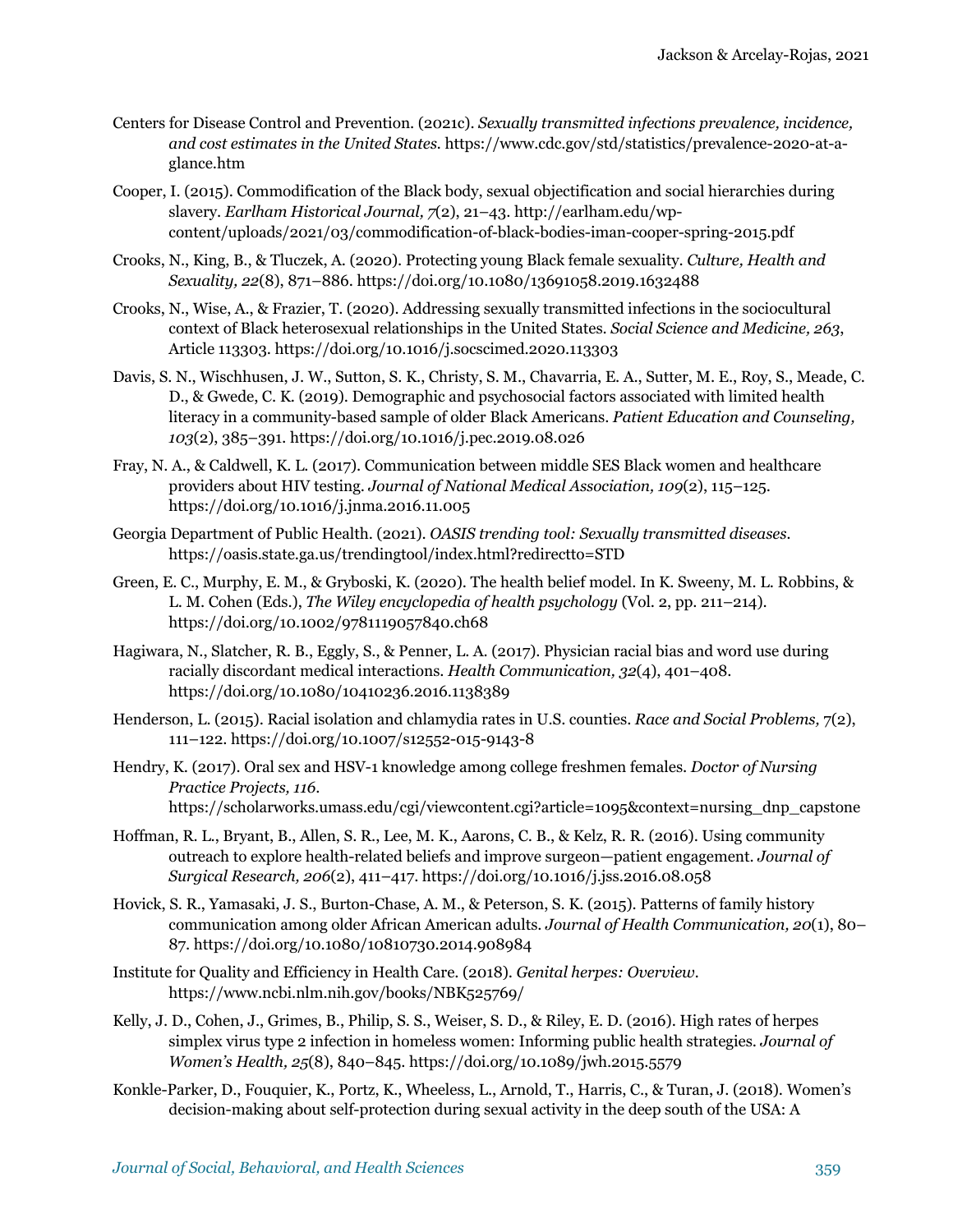grounded theory study. *Culture, Health and Sexuality, 20*(1), 84–98. https://doi.org/10.1080/13691058.2017.1331468

- Magaret, A. S., Mujugira, A., Hughes, J. P., Lingappa, J., Bukusi, E. A., DeBruyn, G., Delany-Moretlwe, S., Fife, K. H., Gray, G. E., Kapiga, S., Karita, E., Mugo, N. R., Rees, H., Ronald, A., Vwalika, B., Were, E., Celum, C., & Wald, A. (2016). Effect of condom use on per-act HSV-2 transmission risk in HIV-1, HSV-2-discordant couples. *Clinical Infectious Diseases, 62*(4), 456–461. https://doi.org/10.1093/cid/civ908
- Malterud, K., Siersma, V., & Guassora, A. (2016). Sample size in qualitative interview studies: Guided by information power. *Qualitative Health Research, 26*(13), 1753–1760. https://doi.org/10.1177/1049732315617444
- McQuillan, G., Kruszon-Moran, D., Flagg, E. W., & Paulose-Ram, R. (2018). *Prevalence of herpes simplex virus type 1 and type 2 in persons aged 14–49: United States, 2015–2016* (NCHS data brief No. 304). National Center for Health Statistics. https://www.cdc.gov/nchs/products/databriefs/db304.htm
- Muvuka, B., Combs, R. M., Ayangeakaa, S. D., Ali, N. M., Wendel, M. L., & Jackson, T. (2020). Health literacy in African-American communities: Barriers and strategies. *Health Literacy Research and Practice*, *4*(3), e138–e143. https://doi.org/10.3928/24748307-20200617-01
- N'Diaye, S. (2014). *A sister's voice: Imagery and the lived experiences of African American women with HSV-2* (No. 3683062) [Doctoral dissertation, Saybrook University]. ProQuest Dissertations Publishing.
- Operario, D., Lee, J. H., Kuo, C., & Zaller, N. (2015). Racial and ethnic disparities in HIV and STIs in the United States—national health and nutrition examination survey 1999–2012. *AIDS Patient Care and STDs, 29*(12), 635–638. https://doi.org/10.1089/apc.2015.0169
- Patel, E., Laeyendecker, O., Hsieh, Y., Rothman, R., Kelen, G., & Quinn, T. (2016). Parallel declines in HIV and hepatitis C virus prevalence, but not in herpes simplex virus type 2 infection: A 10-year, serial cross-sectional study in an inner-city emergency department. *Journal of Clinical Virology, 80*, 93– 97. https://doi.org/10.1016/j.jcv.2016.05.003
- Pellowski, J. A., Price, D. M., Allen, A. M., Eaton, L. A., & Kalichman, S. C. (2017). The differences between medical trust and mistrust and their respective influences on medication beliefs and ART adherence among African Americans living with HIV. *Psychology and Health, 32*(9), 1127–1139. https://doi.org/10.1080/08870446.2017.1324969
- Penner, L. A., Harper, F. W. K., Dovido, J. F., Albrecht, T. L., Hamel, L. M., Senft, N., & Eggly, S. (2017). The impact of Black cancer patients' race-related beliefs and attitudes on racially-discordant oncology interactions: A field study. *Social Science and Medicine, 191*, 99–108. https://doi.org/10.1016/j.socscimed.2017.08.034
- Royer, H. R., Falk, E. C., & Heidrich, S. M. (2013). Genital herpes beliefs: Implications for sexual health. *Journal of Pediatric and Adolescent Gynecology, 26*(2), 109–116. https://doi.org/10.1016/j.jpag.2012.11.007
- Shen, M. J., Peterson, E. B., Costas-Muniz, R., Hernandez, M. H., Jewell, S. T., Matsoukas, K., & Bylund, C. L. (2018). The effects of race and racial concordance on patient–physician communication: A systematic review of the literature. *Journal of Racial and Ethnic Disparities, 5*(1), 117–140. https://doi.org/10.1007/s40615-017-0350-4
- Skinner, C. S., Tiro, J., & Champion, V. L. (2015). The health belief model. In K. Glanz, B. Rimer, & K. Viswanath (Eds.), *Health behavior: Theory, research, and practice* (5th ed., 75–94). Jossey-Bass.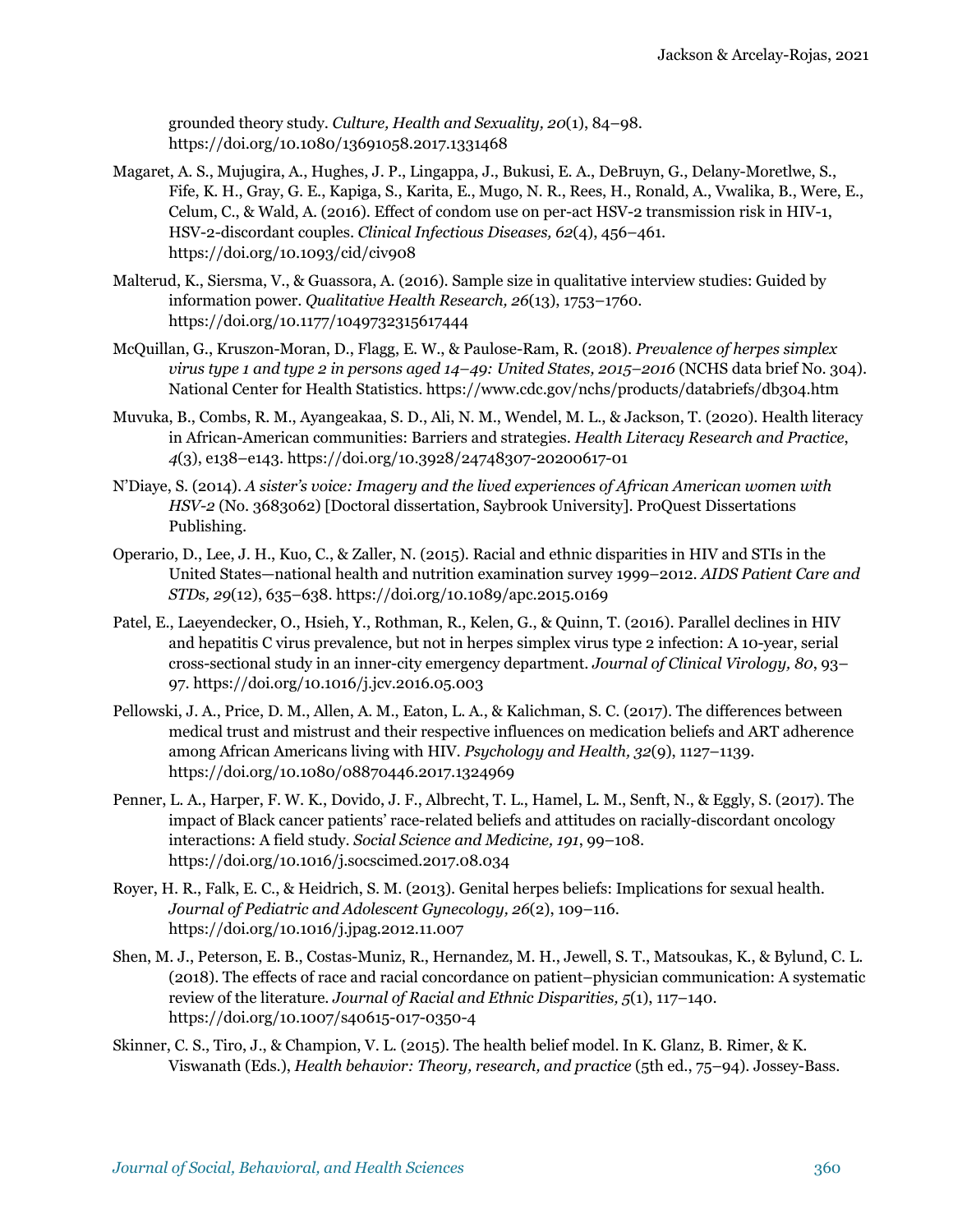- Tarkang, E. E., & Zotor, F. B. (2015). Application of the health belief model (HBM) in HIV prevention: A literature review. *Central African Journal of Public Health, 1*(1), 1–8. https://doi.org/10.11648/j.cajph.20150101.11
- Unis, B., Johansson, I., & Sallstrom, C. (2015). Rural high school students' sexual behavior and self-esteem. *Open Journal of Nursing, 5*(1), 24–35. https://doi.org/10.4236/ojn.2015.51004
- U.S. Preventive Services Task Force. (2016). Serologic screening for genital herpes infection: U.S. Preventive Services Task Force recommendation statement. *JAMA, 316*(23), 2525–2530. https://doi.org/10.1001/jama.2016.16776
- Weekes, C. V. (2012). African Americans and health literacy: A systematic review. *ABNF Journal, 23*(4), 76–80.
- Wells, L., & Gowda, A. (2020). A legacy of mistrust: African Americans and the U.S. healthcare system. *Proceedings of UCLA Health, 24*. https://proceedings.med.ucla.edu/wpcontent/uploads/2020/06/Wells-A200421LW-rko-Wells-Lindsay-M.D.-BLM-formatted.pdf
- Wilson, J., Burlew, A. K., Montgomery, L., Peteet, B. J., Johnson, C., & Hatch-Mailette, M. (2014). Do masculinity and perceived condom barriers predict heterosexual HIV risk behaviors among Black substance abusing men? *Journal of Health Disparities Research and Practice, 7*(6), 54–71. https://digitalscholarship.unlv.edu/cgi/viewcontent.cgi?article=1217&context=jhdrp